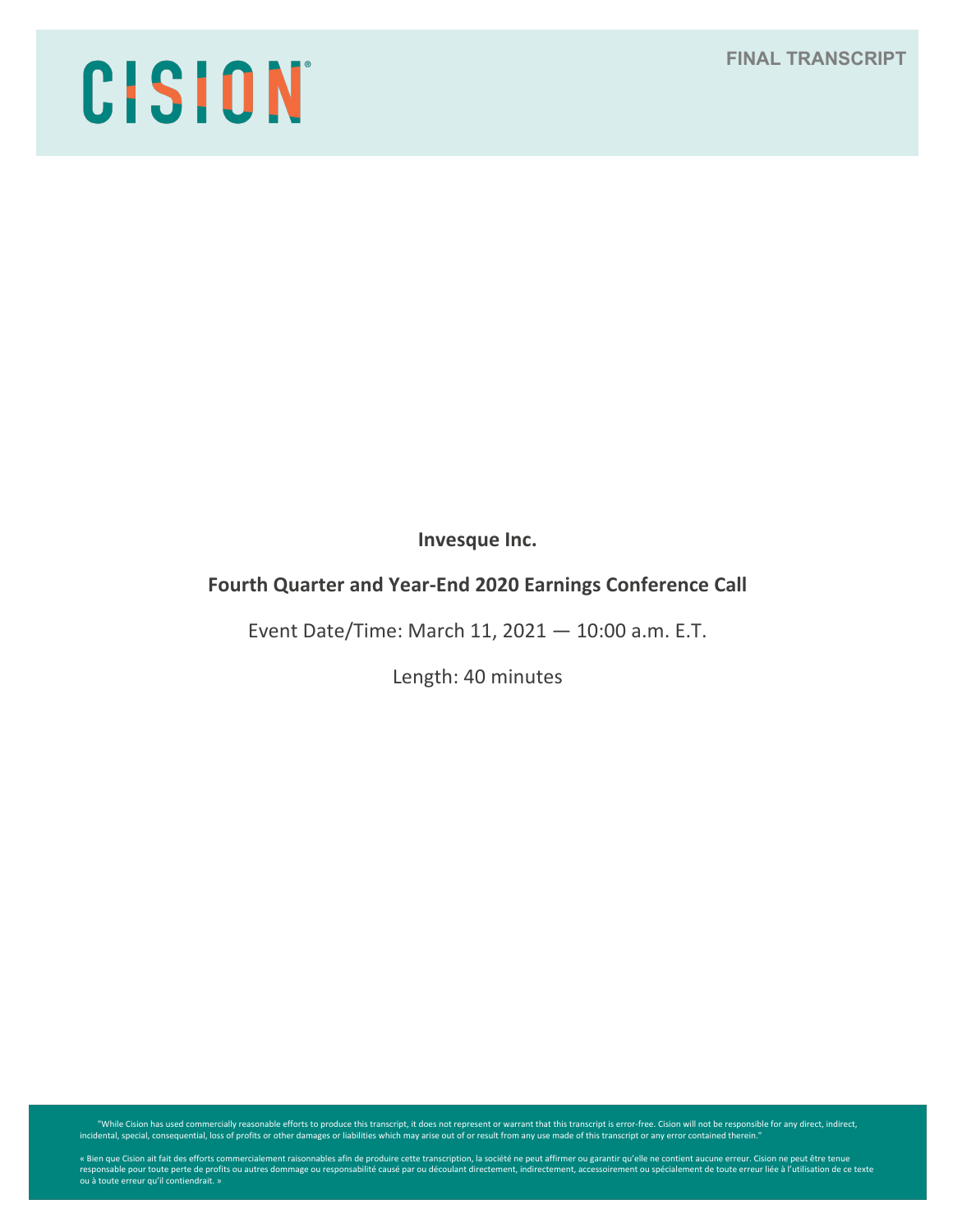## **CORPORATE PARTICIPANTS**

**Scott Higgs** *Invesque Inc. — Chief Financial Officer*

**Scott White** *Invesque Inc. — Chairman and Chief Executive Officer*

**Adlai Chester** *Invesque Inc. — Director and Chief Investment Officer*

# **CONFERENCE CALL PARTICIPANTS**

**Tal Woolley** *National Bank — Analyst*

**Mark Rothschild** *Canaccord — Analyst*

**Jenny Ma** *BMO Capital Markets — Analyst*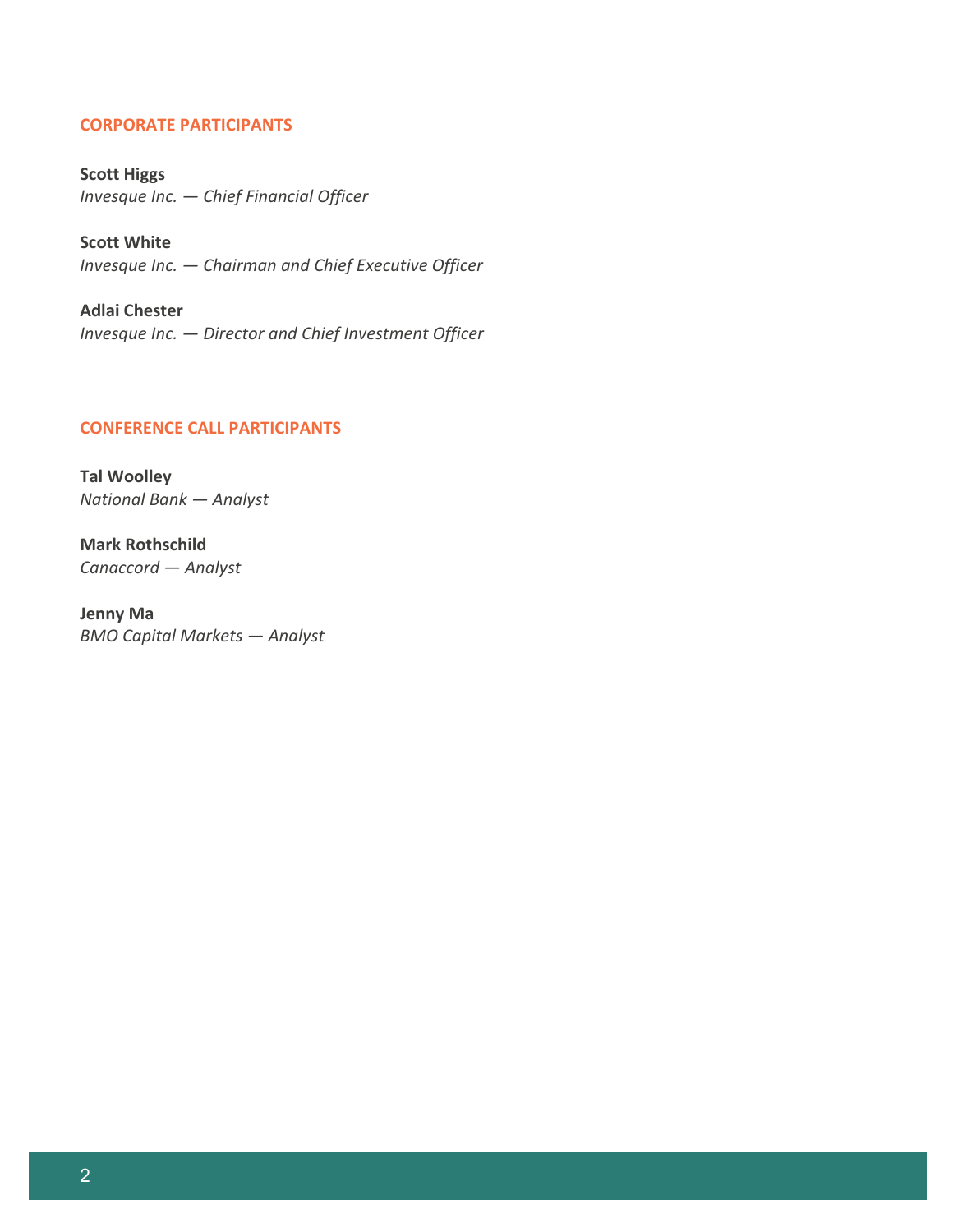#### **PRESENTATION**

#### **Operator**

Good morning, ladies and gentlemen. Welcome to the Invesque's Fourth Quarter and Year-End 2020 Earnings Conference Call.

I will now turn the call over to Scott Higgs, Chief Financial Officer of the Company. Please go ahead, Mr. Higgs.

**Scott Higgs** — Chief Financial Officer, Invesque Inc.

Thank you, Candy (phon). Good morning, all, and thank you for joining us. I'm joined today by Scott White, our Chairman and Chief Executive Officer, and Adlai Chester, our Chief Investment Officer.

Scott will get us started with a couple of industry highlights and an update on COVID-19 and vaccination within our portfolio. I will then cover our fourth quarter and year-end financial results, and Adlai will review the status of some previously announced strategic efforts before opening the line for Q&A.

Please note that the fourth quarter 2020 earnings release financial statements and MD&A are available on our website, and a replay of this call will be available from 12:45 p.m. Eastern Time today until 11:59 p.m. Eastern Time on March 18th.

Before I turn the call over to Scott, please be reminded that today's call may include forwardlooking statements regarding our future operations. Such statements involve known and unknown risks and uncertainties that may cause actual results to differ materially from those expressed or implied today. We have identified such factors in our news release and other public filings.

As we discuss our performance, please bear in mind that all amounts are in US dollars. With that, I'll hand it over to Scott.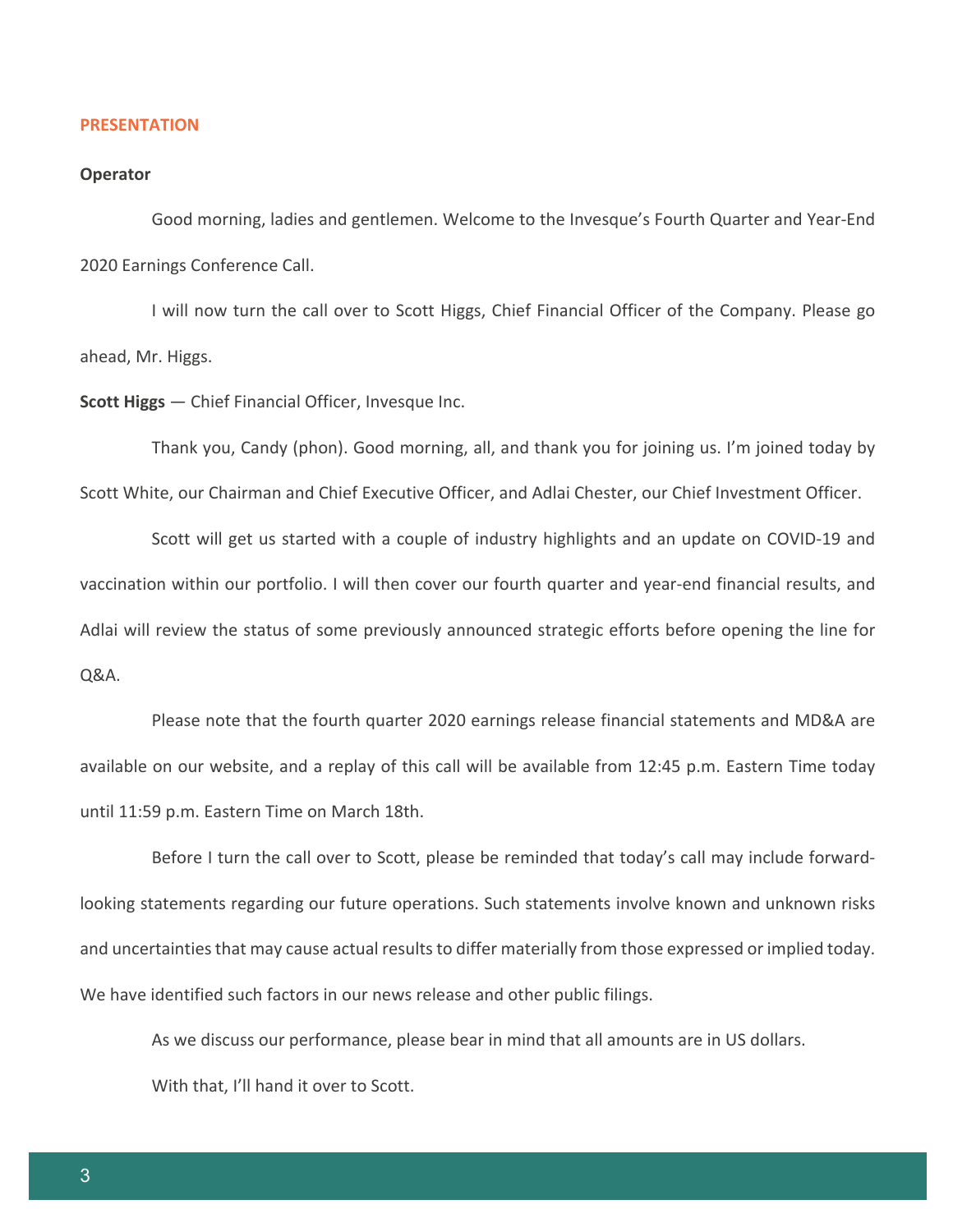**Scott White** — Chairman and Chief Executive Officer, Invesque Inc.

Good morning, all, and thank you for joining us this morning to discuss the Company's fourth quarter results. 2020 was a unique year in so many ways. Our industry was challenged. Our portfolio was challenged. Our company was challenged. We worked through the challenges we never could have anticipated. However, with 2020 in the rearview mirror, I'm cautiously optimistic about where we're headed in 2021 and beyond.

I'd like to start once again with a very sincere thank-you to our operating partners and their teams for their ongoing efforts and dedication over the last 12 months as the COVID-19 pandemic drastically impacted the day-to-day operations of our industry. I continue to be in awe of health care workers' response to this pandemic, and I'm hopeful and excited that the vaccine rollout will allow our partners to begin returning to some sense of normalcy in the coming months.

Our operating partners are critical to our company's success, and I'm prouder than ever of the partners Invesque has. We're very appreciative of you all.

Since Invesque was formed five years ago, we have acquired numerous assets. We have sold noncore assets. And we have strategically transitioned assets to different operating partners. At the beginning of last year, we set out with a very clear strategic plan for 2020 to focus on portfolio management to assure we're maximizing value within each asset of our portfolio.

We made significant headway on this portfolio management initiative last year. We transitioned operations of the majority of our former greenfield portfolio to our proprietary management company, Commonwealth Senior Living.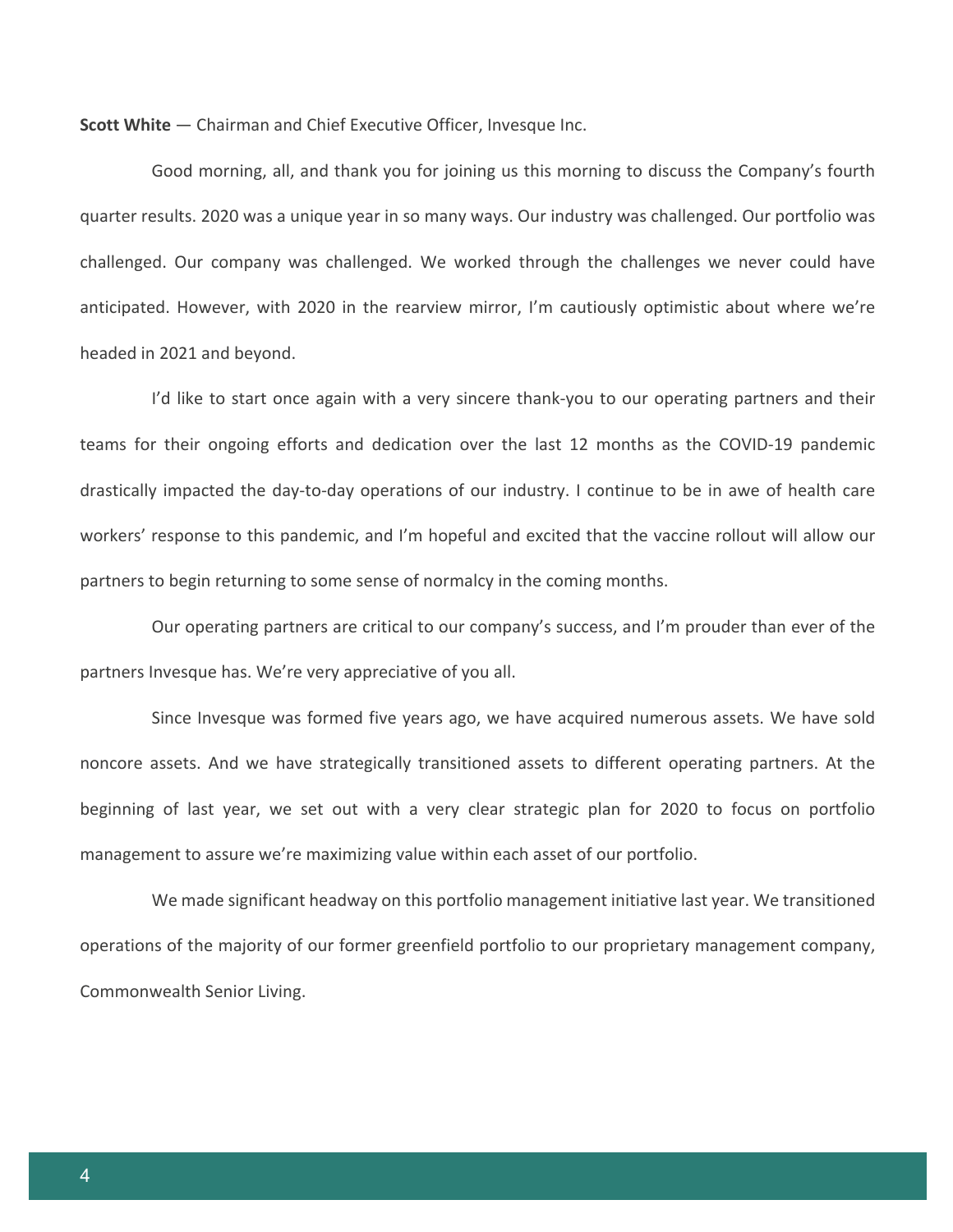We maximized value in our Royal Senior Living portfolio through a combination of asset sales and a transition of the remaining portfolio in South Carolina to expand our relationship with Phoenix, one of our strategic operating partners.

And we transitioned the management of our medical office building portfolio to JLL, a worldclass leader in property management across the globe, to further institutionalize that platform.

But we're not done yet. We continue to look across our portfolio at each asset to make sure we have the right operating partner on an asset-by-asset basis. Further, we constantly review each asset and make sure we believe the asset remains core to our strategy. In cases where the assets are not going to help us grow shareholder value, we have sold the assets and will continue to look for opportunities to sell other assets if we can lock in favourable pricing.

We closed out the year and expanded our relationship with Constant Care by acquiring a memory care community in Rogers, Arkansas. Constant Care is an important relationship for Invesque, and we're excited about the opportunity to expand our relationship with them, as I will touch on this acquisition a little later in the call.

As announced on our last call, we signed a nonbinding memorandum of understanding with Symphony, our largest skilled-nursing operator, in the fourth quarter, that includes a combination of asset sales to Symphony, a transfer of operations of a handful of facilities to a strong regional operator, and an amendment to our existing master lease for the remaining assets in the portfolio. This is a complicated transaction that is progressing as we work through the details.

While there's still some wood to chop between now and closing, we're optimistic that our team and Symphony will continue to work towards a mutually beneficial solution that sets all parties up for success over the long term. As currently contemplated, we expect this transaction to have a negative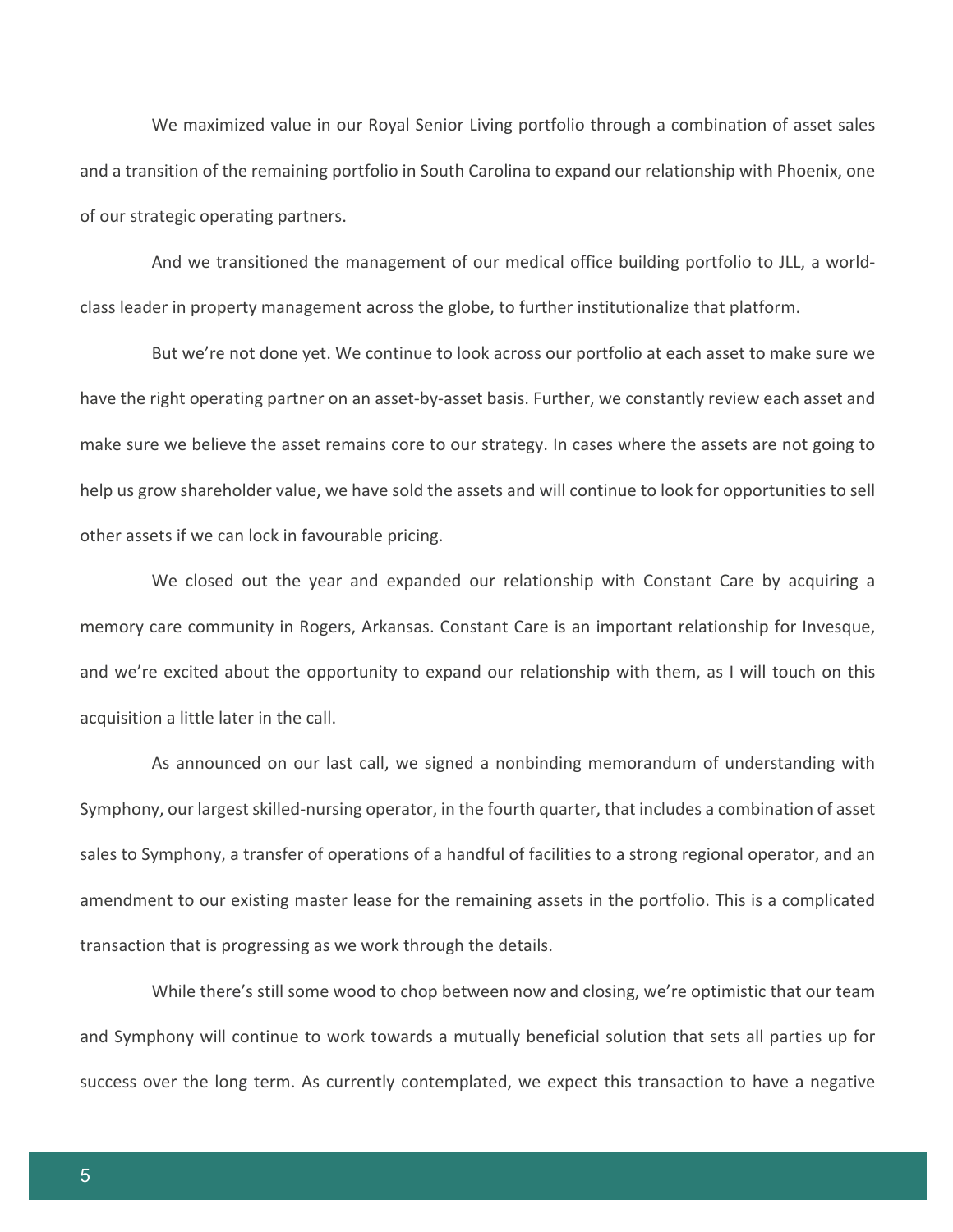impact on overall AFFO but a positive impact on our concentration risk to Invesque. It is my expectation we'll be in a position to share more details soon.

As has been the case over the last 12 months, the COVID-19 virus continues to create a challenging operating environment for our portfolio and the entire industry. Our portfolio saw an increase in COVID-19 cases in December and throughout the first 45 days of 2021. With that said, we're pleased to see a significant decline in positive resident cases in our buildings through the back half of the first quarter of 2021.

As of March 5th, our portfolio currently has only 38 total patients or residents with COVID-19 being treated and quarantined in Invesque communities, which is down significantly from the high point we saw in May and June of 2020 when there were over 700 positive cases. This is quite the feat when looked at in the context of our approximately 11,000 beds across the entire portfolio.

Despite the increase in COVID cases that our operators saw late last year and into the beginning of 2021, we're optimistic that the vaccine rollout is helping to create an environment where our operators can begin returning to some pre-pandemic visitation activity norms.

Many of our operators have seen a very high resident participation in the vaccine clinics that have been held at the properties and continue to urge their staff to receive the vaccine. As of March 5th, 95 percent of our US seniors housing and skilled-nursing properties have cycled through the first phase of vaccinations, and almost 90 percent of the properties have also cycled through the second phase of vaccinations.

Our operators are working closely with local and state health agencies to determine what COVID protocols will remain in place in the coming months to ensure the health and safety of our residents and staff, while beginning to reestablish dining, activities, and visitations that were in place pre-pandemic.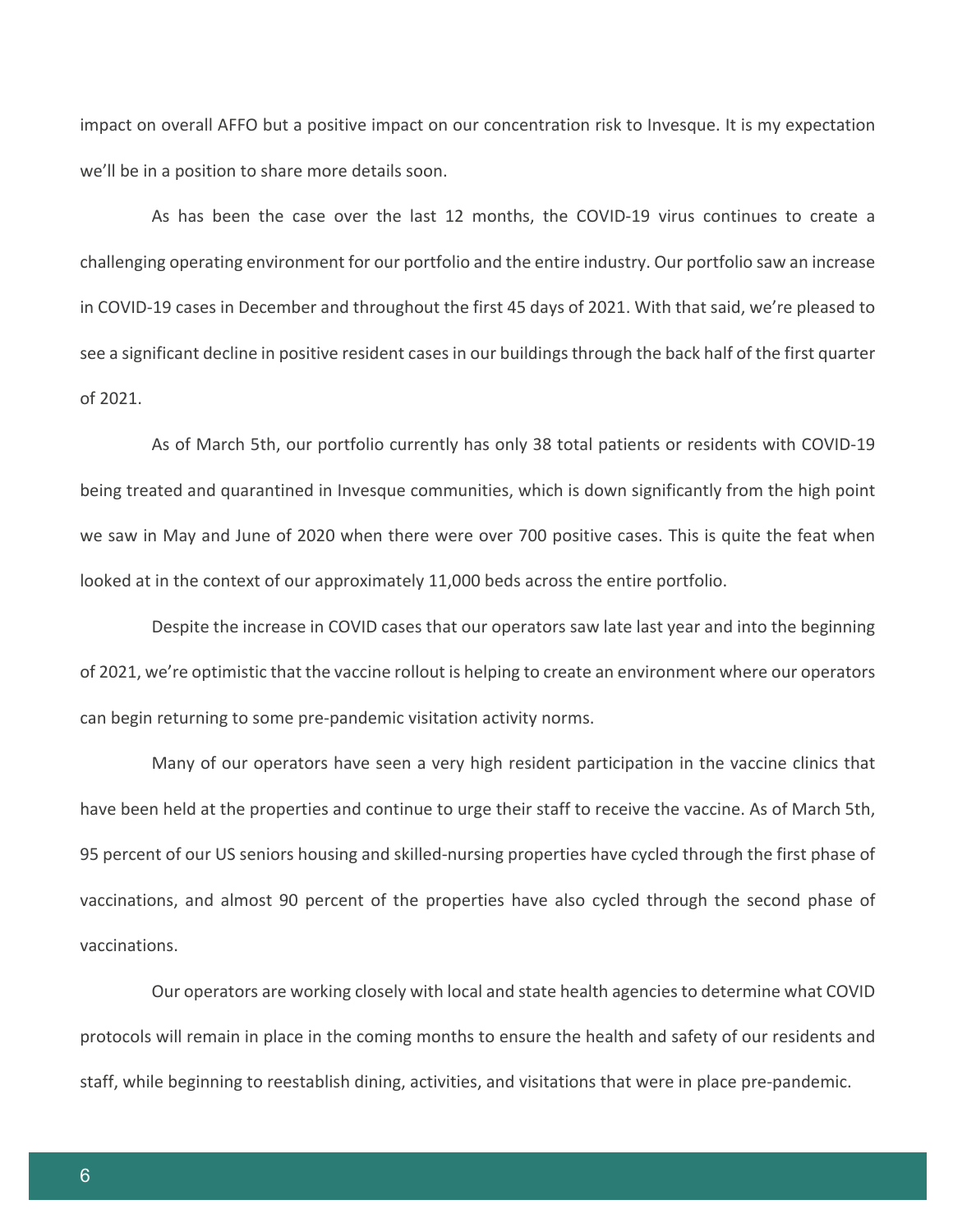At this time, reopenings remain driven by state and local mandates, but most of our communities have reopened for in-person tours, small group activities, communal dining, and are allowing some form of family visitation. We expect that the limitations currently in place will continue to be reduced as the vaccine is rolled out more broadly. Just yesterday, the CDC announced relaxed visitation activity restrictions within seniors housing and skilled nursing facilities.

As we have discussed on prior earnings calls, federal and state government support to date has been helpful in offsetting some of the financial burden experienced by our operating partners because of the pandemic. To date, our operating partners have received approximately \$71 million in government funding. We believe that additional funding will be critical for the industry, and we're hopeful that the government will continue to target operators that have been disproportionately impacted by COVID-19.

Despite the challenges that 2020 brought, I do feel a sense of rejuvenation and excitement from our operating partners and our team. The rollout of the vaccine seems to be providing a small light at the end of the tunnel. To be clear, it will take time to remount census, and there will be elements of COVID-19 safety and precautionary measures that remain for the future. However, we remain very optimistic about the industry and the Invesque portfolio.

As I said many times in the past, real estate is a long-term asset class. Our investment thesis is predicated in part on a massive wave of aging baby boomers. The pandemic did not change the demographic fundamentals. As one of the youngest portfolios in the industry, we're well positioned for long-term success and shareholder value creation.

Our Invesque team also weathered the storm of 2020 extremely well. The team has been remote for 12 months and did not miss a beat. I am very pleased to report that we were recently named one of the best places to work in Indiana for the second consecutive year. This award is a true testament to the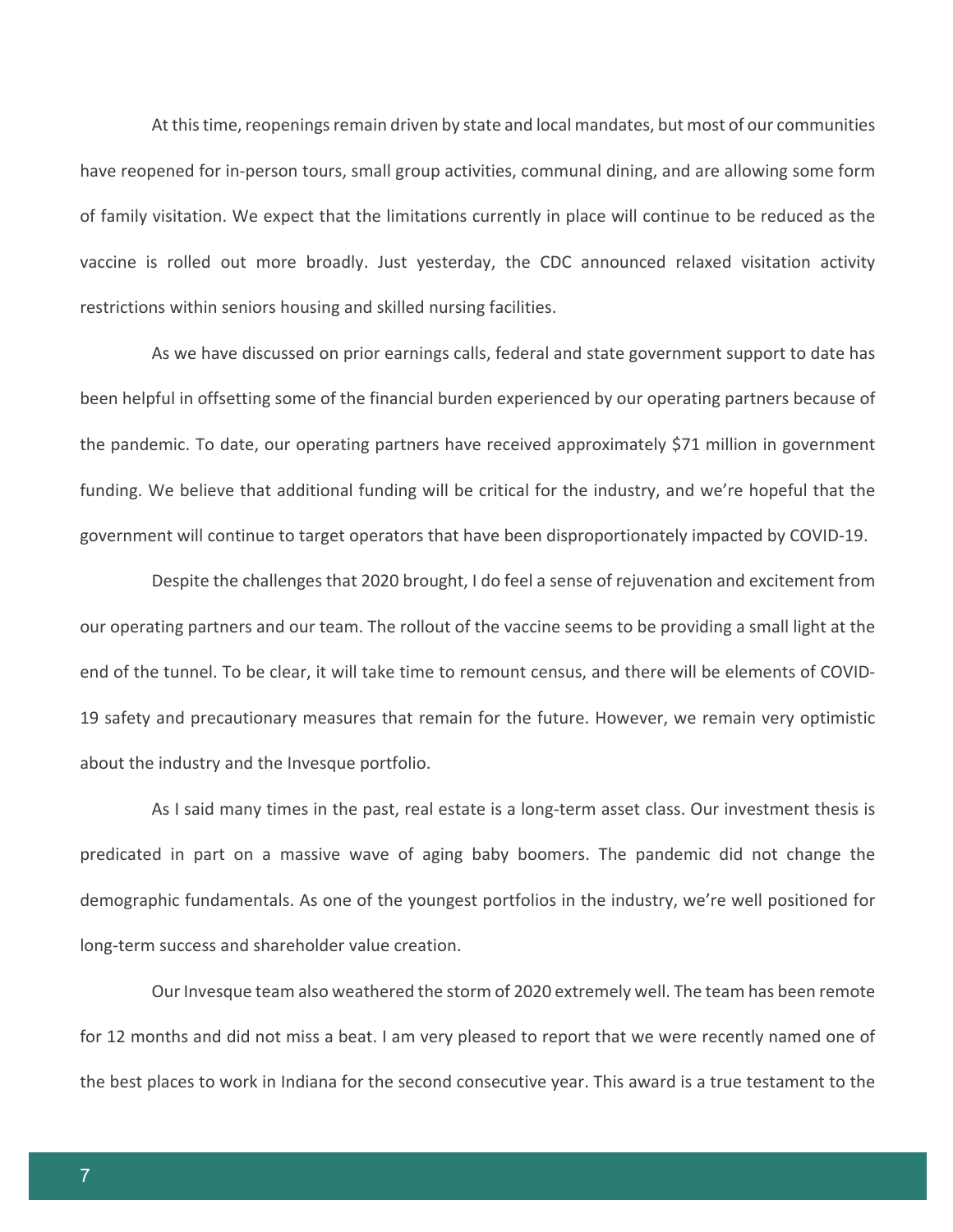team and the culture we have built, and I could not be more excited to lead this team for many years to come. We continue to be driven by our core values of excellence, positive energy, family, teamwork, and fun, and look forward to getting together in person in the coming months to celebrate our successes.

With that, I'll hand it back to Scott Higgs to touch on the Company's financial results.

## **Scott Higgs**

Thank you, Scott. For the quarter ending December 31st, FFO was \$0.19 per share and AFFO was \$0.17 per share. For the year ending December 31st, FFO was \$0.87 per share and AFFO was \$0.77 per share.

It was a busy year for our finance team as we were able to successfully refinance multiple loans, taking advantage of the lower-rate environment. These refinancings allowed us to extract some excess proceeds while allowing us to further ladder our maturities. During 2020, we executed on multiple financing transactions that will reduce debt service by approximately \$1 million on an annual basis.

We continue to actively evaluate opportunities within our portfolio to take advantage of the favourable credit market. I'm pleased that there are no meaningful debt maturities in the near term. As of today, we have approximately 3 percent of our consolidated debt rolling over the next 12 months.

As a reminder, we modified our senior credit facility, led by KeyBank, in the fourth quarter of 2020. The modification provides us an incremental surge period through June 30, 2021, which will allow us to maintain our current leverage on a consolidated basis with the existing unencumbered asset pool.

During the incremental surge period, the corporate leverage covenant is increased to 65 percent, which allows us for incremental liquidity of approximately \$9.5 million. Upon completion of a series of transactions underlying the new framework with Symphony, the credit facility will be reset back to the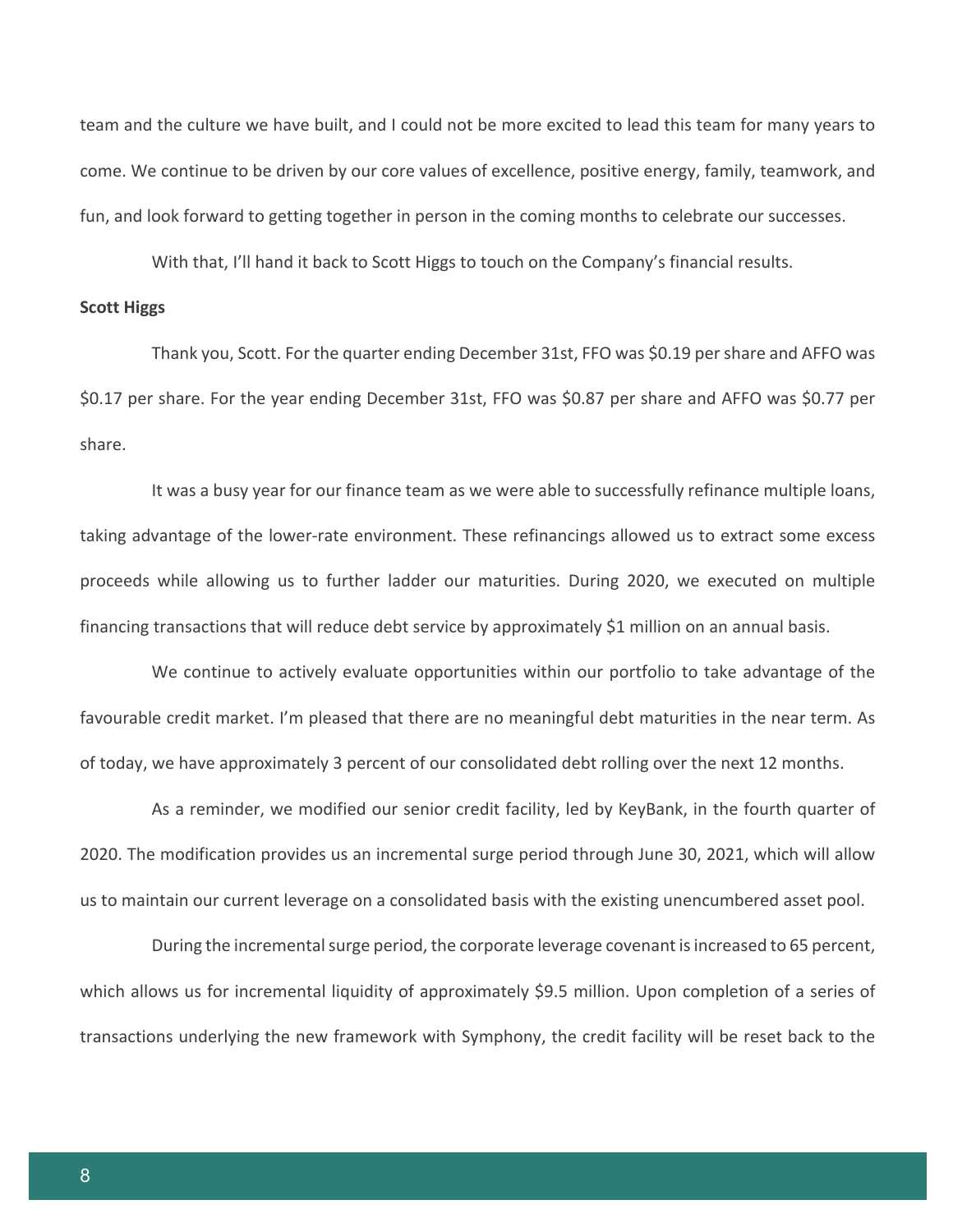original covenant level except for the fixed-charge coverage ratio, which is permanently reduced from 1.7 times to 1.6 times.

Our leverage, for purposes of the bank covenant, was approximately 60.3 percent at 1,231, and we have sufficient cash or other alternatives to ensure we're below the 60 percent threshold by June 30th. The modification will allow us to continue executing on our portfolio management strategy through the remainder of 2021 and beyond.

As we discussed throughout 2020, portfolio management continues to be our key area of focus. We're excited about the potential framework with Symphony, and we look forward to continuing our long-standing relationship with their team. Although we expect short-term reduction of rental income received under the new structure in 2021, we anticipate that rental revenue will stabilize in 2022.

With that, I'll pass it over to Adlai.

**Adlai Chester** — Director and Chief Investment Officer, Invesque Inc.

Thank you, Scott. As of September 30th, on a trailing-12-month basis, our portfolio-wide EBITDAR and EBITDARM coverage ratios were 1.2 times and 1.6 times respectively. After removing the impact of government stimulus dollars and extraordinary expenses related to COVID-19, our portfoliowide EBITDAR and EBITDARM coverage ratios would otherwise be 1 times and 1.3 times respectively.

As of September 30th, our trailing-12-month occupancy for the stabilized triple-net assets and stabilized SHOP was 79 percent and 84 percent respectively, while our medical office portfolio stabilized occupancy increased slightly to 87 percent.

As expected, and as noted by many of our peers in their earnings releases over the last couple of weeks, our operating partners saw a decline in occupancy in the fourth quarter and early part of 2021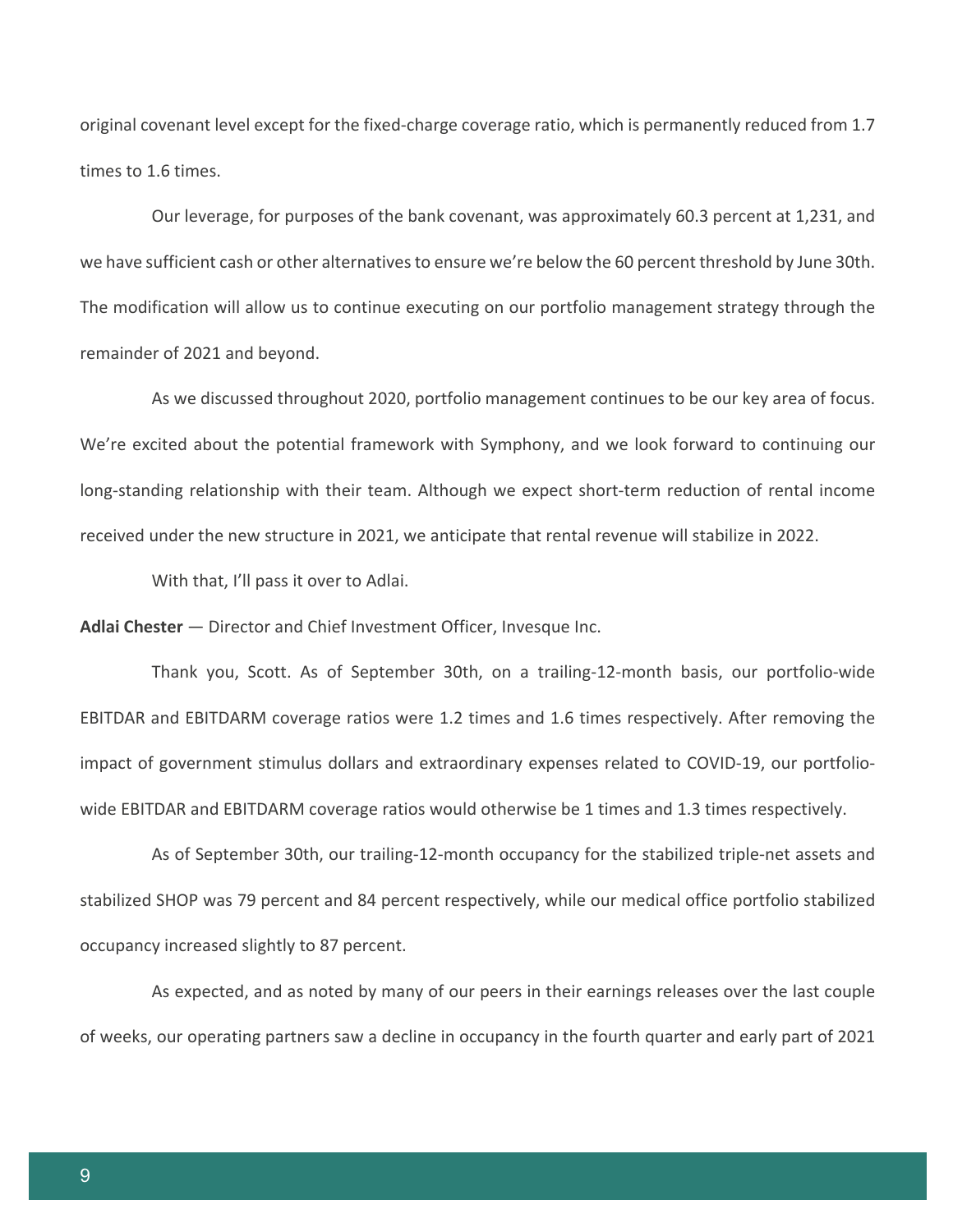as many states were seeing significant increases in COVID-19 positivity rates. We were not immune to this but are pleased with our operator's ability to maintain NOI in a very challenging environment.

We expect to see this trend reverse and to see occupancy start to turn positively again in the back half of 2021 as the majority of our communities will have a significant portion of the residents vaccinated and be less restrictive on move-ins and visitations.

As noted in our press release this morning, in the fourth quarter, we acquired a 32-unit, Class A, memory care community in Rogers, Arkansas. Upon closing of the acquisition, we entered into a 15-year, absolute triple-net lease with Constant Care, one of our preferred operating partners that specializes in memory care communities. The lease includes two five-year extension options and allows us the ability to consolidate this asset into our existing master lease with Constant Care in the future.

This expands our existing relationship with Constant Care to eight communities, and Constant Care will represent approximately 4 percent of our pro forma NOI. We have worked closely with Constant Care for the last two years and will look to continue to grow with them as we believe they are one of the best operators in this space for this product type.

As an example, we have a small mezzanine investment in a new development with Constant Care in Grand Rapids, Michigan. This investment gives us the right to acquire the 42-bed memory care building in the future. The building was open toward the end of 2020 in the middle of COVID. Even with the headwinds, the Constant Care team has ramped occupancy in this building to almost 50 percent in just a handful of months.

We are also excited to announce the completion of significant expansion projects at three Commonwealth Senior Living communities in Virginia. These projects progressed according to schedule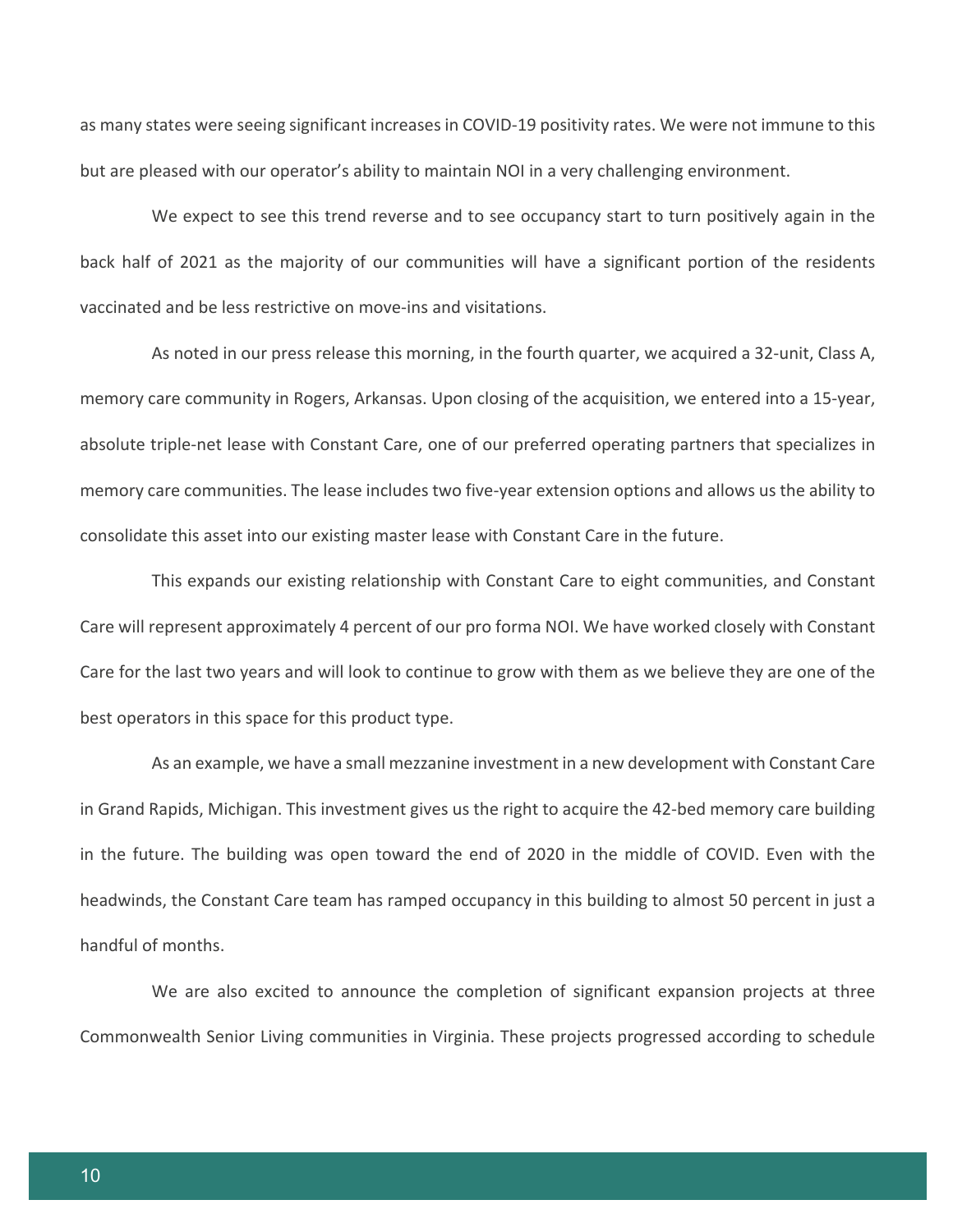despite the COVID pandemic, and as of the middle of February 2021, have all received final licensure approval and are moving in new residents.

These expansions will allow us to cater to the pent-up demand in these markets while increasing Invesque's overall private-pay exposure. The Commonwealth platform continues to be a bright spot in Invesque's portfolio, and we look forward to working with Earl Parker, the recently promoted CEO of Commonwealth, and the rest of the Commonwealth team on additional expansion projects across the portfolio in the coming years.

As we touched on last quarter, we continue to work closely with Bridgemoor, given the impact the pandemic has had on their operations. The Bridgemoor properties are transitional care assets that mostly serve patients immediately after a hospital stay. The pandemic and national weather disasters have significantly disrupted hospital operations in Texas. As a result, Bridgemoor's operations have suffered far more than others in our portfolio as they are sitting in the proverbial eye of the storm in many respects.

During the fourth quarter, we did not recognize revenue from Bridgemoor, and we previously reserved against the full amount of our working capital loan to Bridgemoor. We continue to explore all options as we strive to maximize the value of our assets within this portfolio.

Our acquisition and development pipeline has ticked up slightly in 2021, and we continue to be excited about future growth opportunities in our seniors housing and skilled nursing portfolio. With that said, we continue to focus on managing both sides of our balance sheet and will only invest with new partners or portfolios if we have access to appropriately priced capital.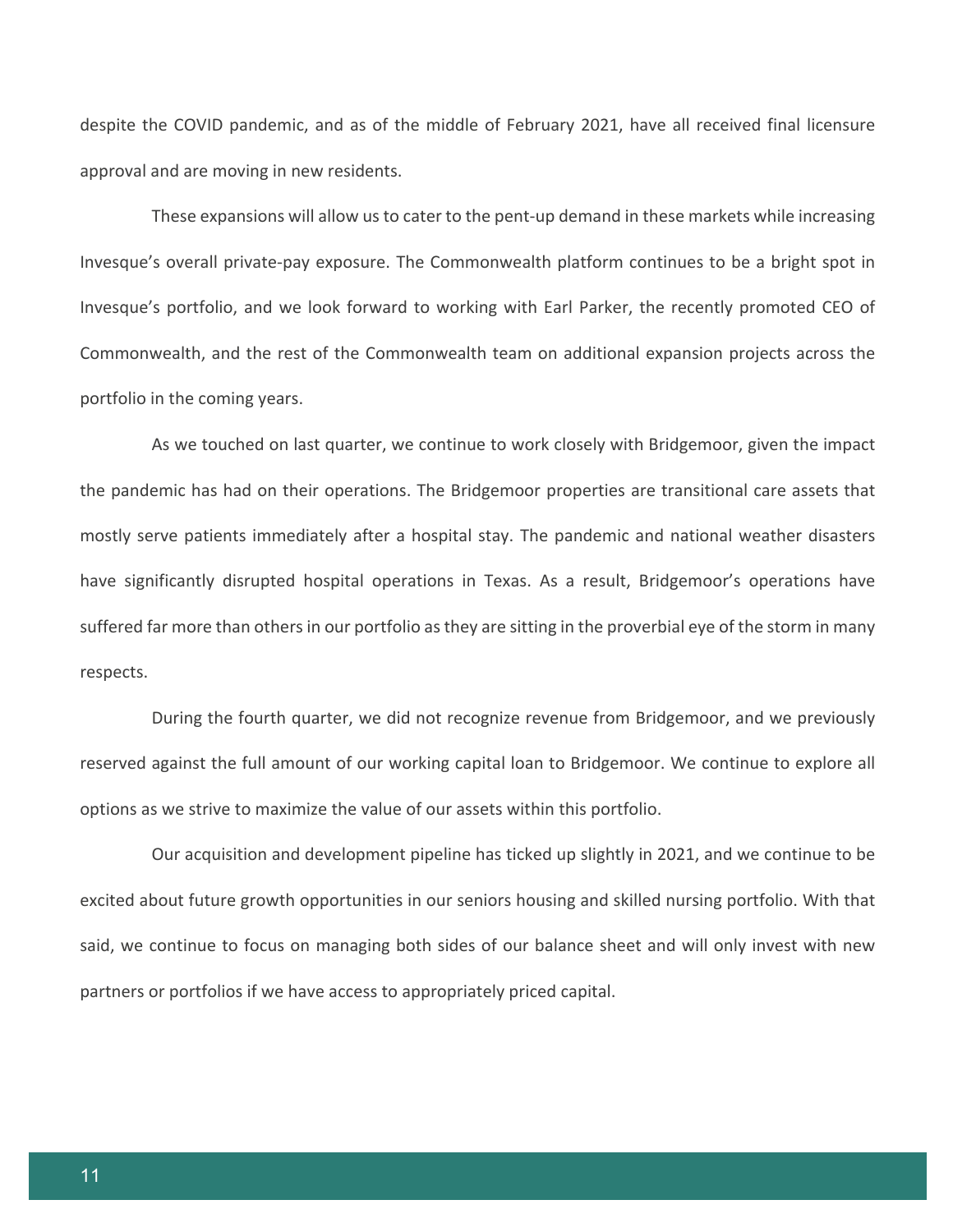We will continue to look for strategic opportunities within our existing portfolio to grow with our preferred operating partners via expansion projects while opportunistically divesting of noncore assets if we can achieve attractive pricing.

With that, I would like to thank everyone for joining the call. Operator, please open the line to questions.

#### **Q&A**

#### **Operator**

At this time, I would like to advise everyone, in order to ask a question, please press \*, then the number 1 on your telephone keypad. Again, that is \*, then the number 1 on your telephone keypad. If you wish to withdraw your question, you may press the # key. We'll pause for just a moment to compile the Q&A roster.

Our first question comes from the line of Tal Woolley with National Bank Financial. Please go ahead. Your line is open.

## **Tal Woolley** — National Bank

Hey. Good morning, everybody.

# **Scott White**

Good morning, Tal.

## **Tal Woolley**

I just maybe wanted to start a bit on the political front. Obviously, there's been this massive stimulus package passed in the US. You have a new president. I'm just curious. With respect to the stimulus, do you see money in there going to the right places to help your operators?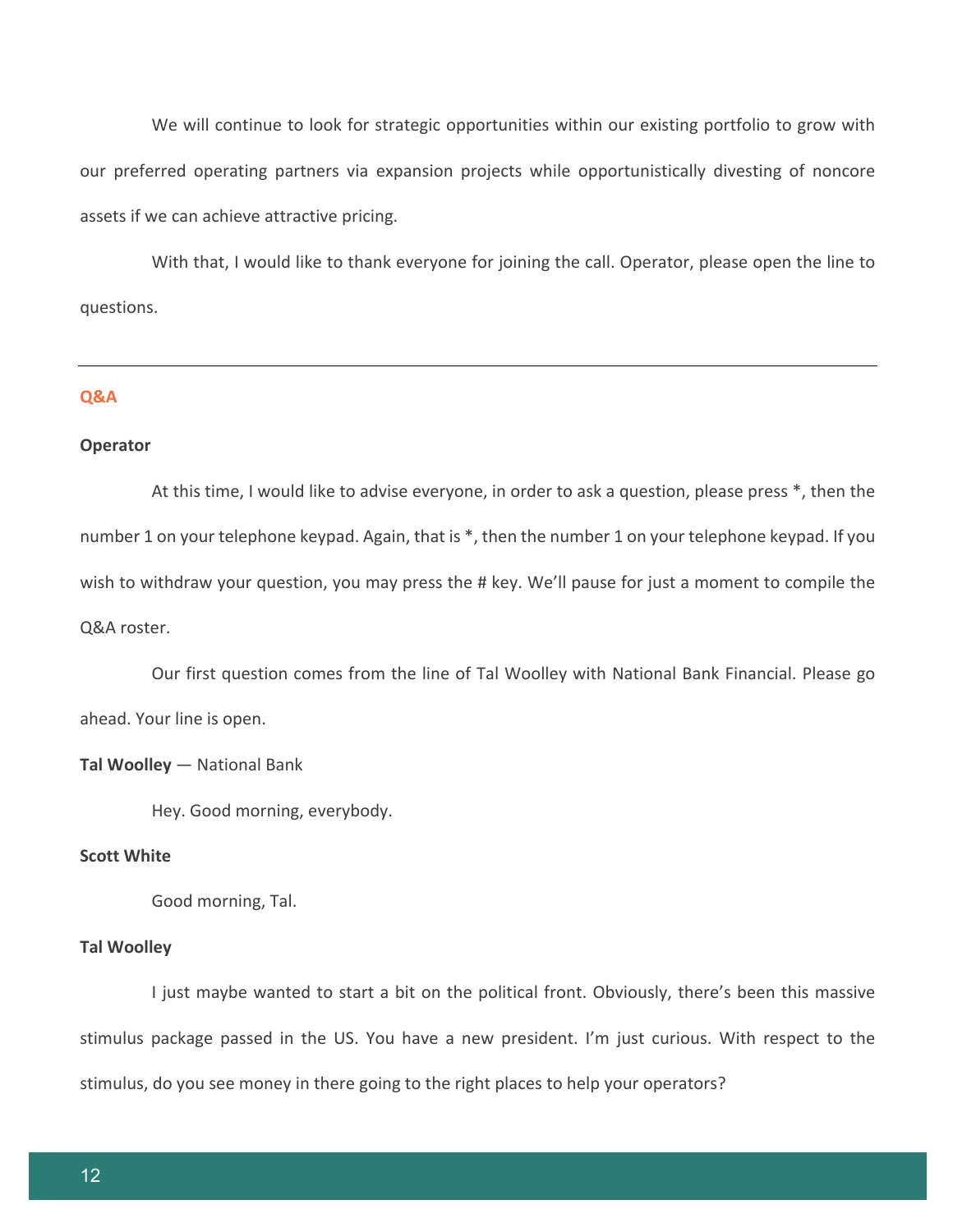And then the other thing I was sort of wondering about longer term with the Biden administration is just what do you get a sense of the outlook for Medicare and Medicaid reimbursement spending?

#### **Scott White**

So thanks, Tal. Yes. There's no doubt that the government stimulus has been vitally important to our industry, like a number of the hard-hit industries in the US. There's no two ways about it. We were really impacted in a meaningful way as a result of the pandemic. And the dollars through various forms and various iterations, as we mentioned before, approximately \$71 million has ended up so far with our operators, and it is our hope and expectation there will be more.

And really, I'm not sure I could put a magnitude on it in terms of it not being enough. There's no doubt in my mind that, as you look at the impact on occupancy, you look at the impact on expenses, you look at the impact on the overall holistic pandemic, it was very much needed, and I am hopeful and optimistic we will see more.

In terms of the Biden administration, I'm often careful, and I've been asked this question over the years, not only as it relates to a change in presidents but even as it changes as a result of mid-term elections, Republican versus Democrat, so on and so forth.

I often remind people that our investment thesis really is predicated on long-term ownership of real estate assets. And while the current administration might impact some segment of that, i.e., a fouryear period or maybe eight-year period, everything that comes, goes and comes back again, it feels like has been my experience over the course of watching different administrations go. I'd say net-net, it is likely a positive as it relates to increased Medicare. But it's very hard to predict. And I am cautious about going out there and saying, yes, this type of administration is potentially better or worse.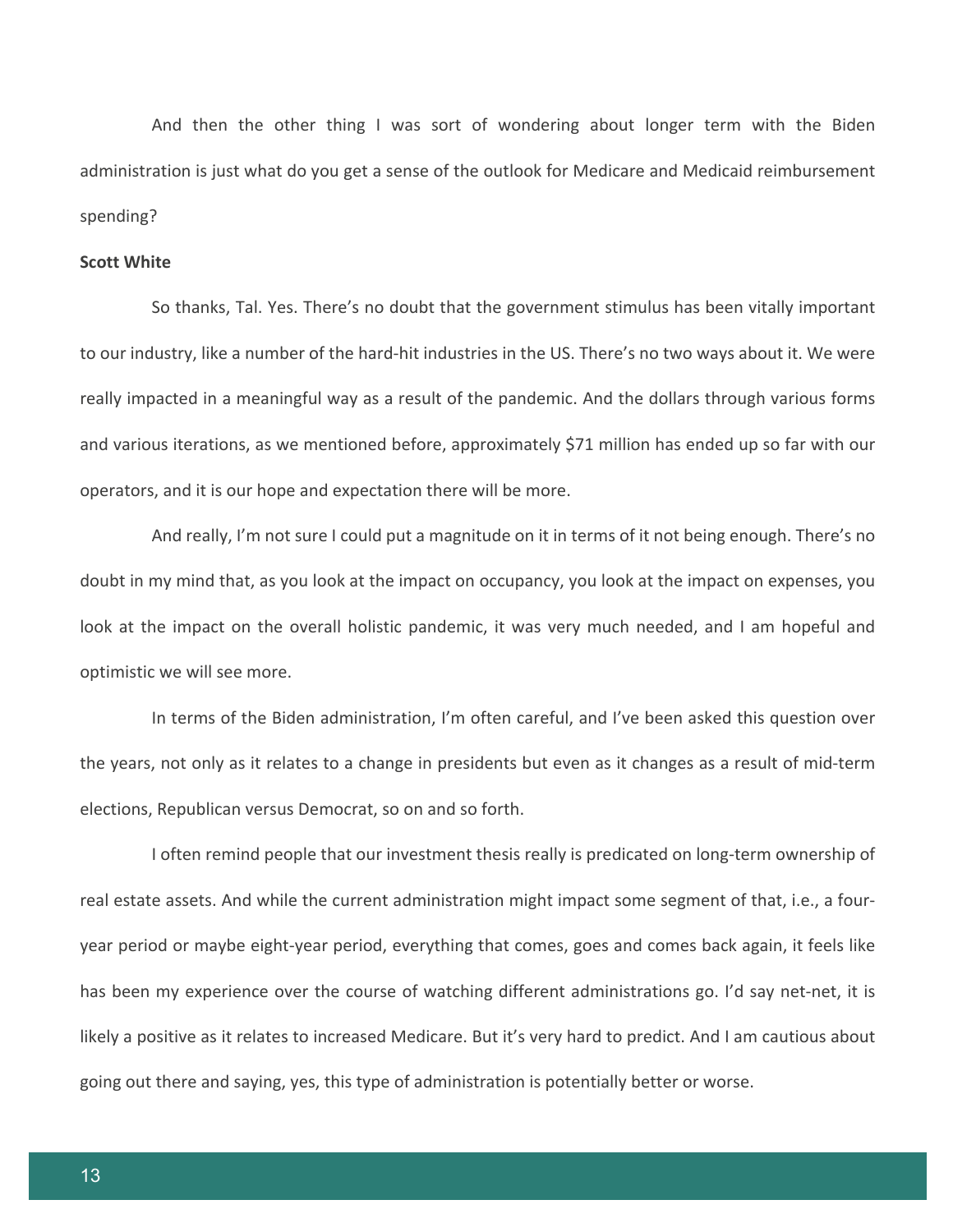I think, in general, the political landscape understands and appreciates the necessity for taking care of our older population. And I think one of the things that the pandemic did was put a spotlight, maybe I should say a magnifying glass, on the industry and remind people what an important part of the health care sector it is.

## **Tal Woolley**

Okay. I just want to say thanks to you all for providing a lot more disclosure just around the individual operating segment. That's very helpful to us on the outside. And to that end, I wanted to talk a little bit about the medical office building. You've got a fairly significant leasing hill to climb over the next three years. I think over half the portfolio is up for renewal, and occupancy's been soft. So can you just talk about how you're thinking about that slice of the business over the next few years and what are the prospects for reclaiming back all that? Or being able to really sell that space?

# **Scott White**

Yeah. So as you know, Tal, last year we made a transition from our predecessor operating partner to our current operating partner. Our predecessor operating partner did a very nice job with those assets. They knew those assets well. They knew the market well. They had very local relationships, which is very important.

We made the strategic decision to bring in a national—actually, I should say international, quite frankly—but an institutional-type asset manager or portfolio manager to, in part because of exactly what you identified. We knew that. Obviously, we look out a couple years. We project, and instead of a react, we're proactive. And part of the decision to bring in JLL was really focused in part on looking at this lease roll-off over the coming years and having access to a sophisticated global organization in JLL.

14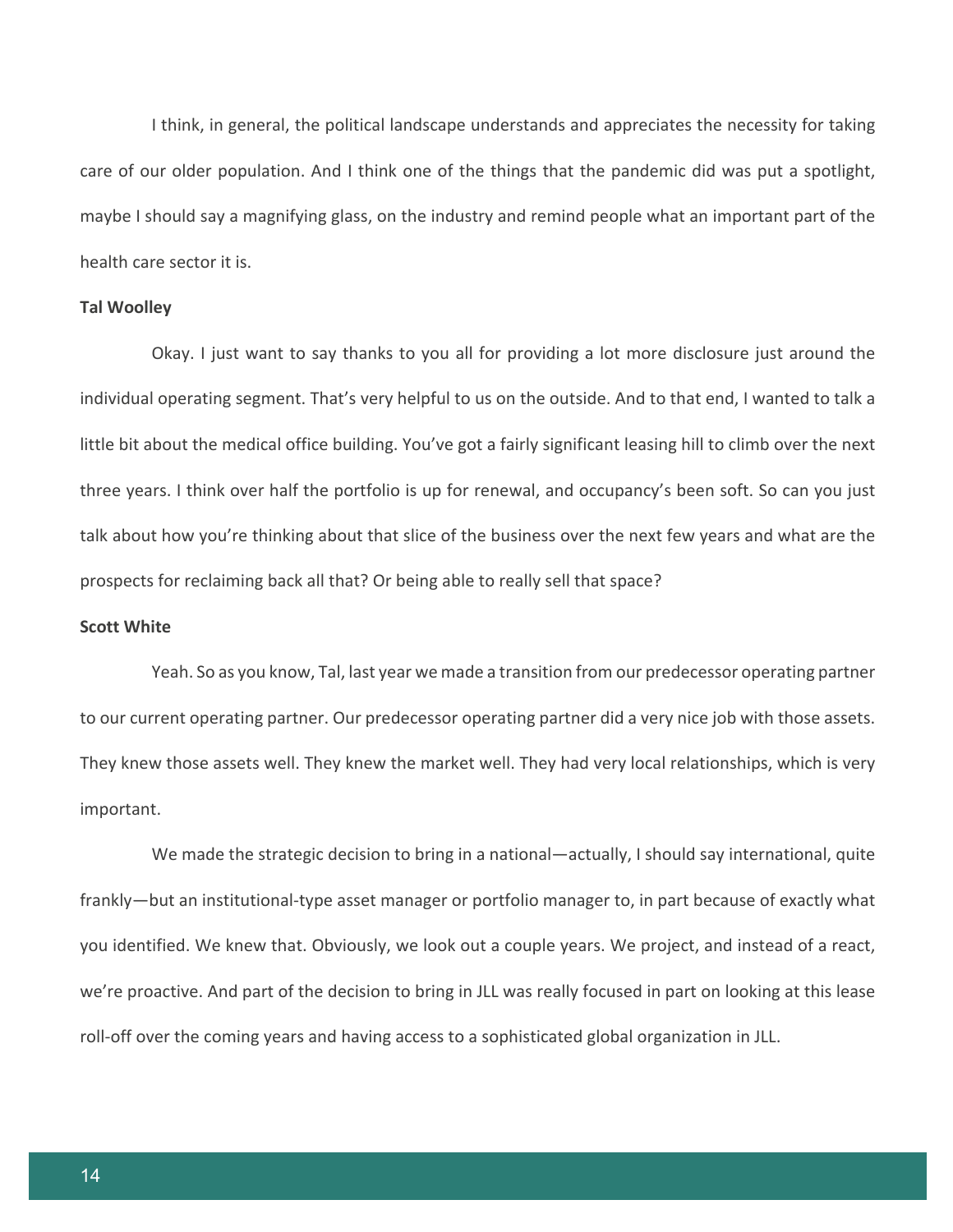And we've seen some early signs. And it is pretty early. Remember JLL just took over I guess four or five months ago. But we're certainly seeing early signs of lease-up in the portfolio and some other tweaks to the portfolio outside of lease-up to enhance NOI.

#### **Tal Woolley**

Okay. And you mentioned you've got sort of very little debt to roll over the course of this year. I just had two specific pieces. The Magnetar facility, has that been refinanced yet?

## **Scott White**

You're talking about the \$10 million one?

## **Tal Woolley**

The \$10 million. Yeah.

## **Scott White**

It has not. It has not. We know that's coming due in the next few months and have the expectation that cash flow from operations will likely pay off that debt.

## **Tal Woolley**

Okay. And any thoughts to just planning for the 2015 debentures?

## **Scott White**

Yeah. So we have, since the beginning of taking on those debentures, both sets of debentures as you know, we have two sets of debentures, one coming due next year and one coming due the following year—we've always had a cash management plan to make sure we're in a position to pay those debentures off when they come due. And right now, based on our projections and based on hopefully everything lining up the way we expect it to, we do have sufficient cash flow in our projections to pay off those debentures that come due next year and then the debentures that come due in 2023.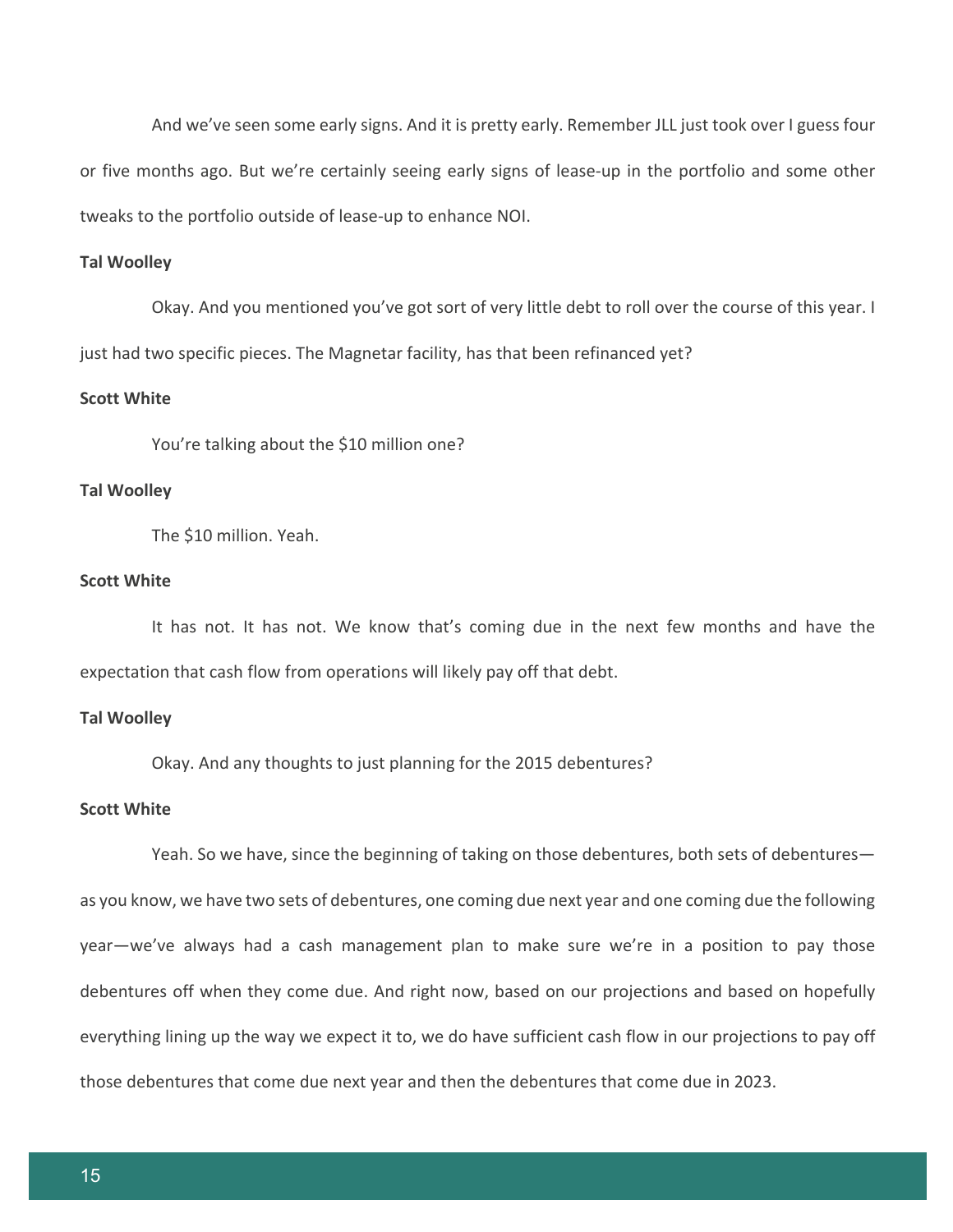#### **Tal Woolley**

Okay. But no intention—like I was just wondering if maybe the debenture market had moved in a way it might make sense to call them or anything like that. But nothing like that planned yet.

## **Scott White**

Not at the moment. I mean we're always monitoring, and it is possible that we might start buying them in or calling them. But right now, that is not our plan.

#### **Tal Woolley**

Okay. And just lastly, from a tax perspective, I'm just wondering, like when do you think you might have to reconsider the distribution again because you sort of have to because of your taxable income growing? Or do you think you can still hold it as suspended for this period of time? Because it's great that keeping it suspended certainly helps on the balance sheet side. I'm just curious as to how your tax positioning is with respect to the distribution?

### **Scott White**

So there are no tax requirements for us to distribute. As you may recall, Tal, we are not a REIT.

## **Tal Woolley**

Oh, right. Right. Right. Pardon me. Sorry. Dumb question.

## **Scott White**

Yeah. No problem. Not a problem. Other people have asked similar questions. You're not the first one and probably not the last one. But there are no tax implications to us making a distribution. We do assess that distribution on a monthly basis and would very much like to return it to our shareholders when we feel comfortable that we've gotten to the other side of this pandemic and we have sufficient financial flexibility to be able to do so.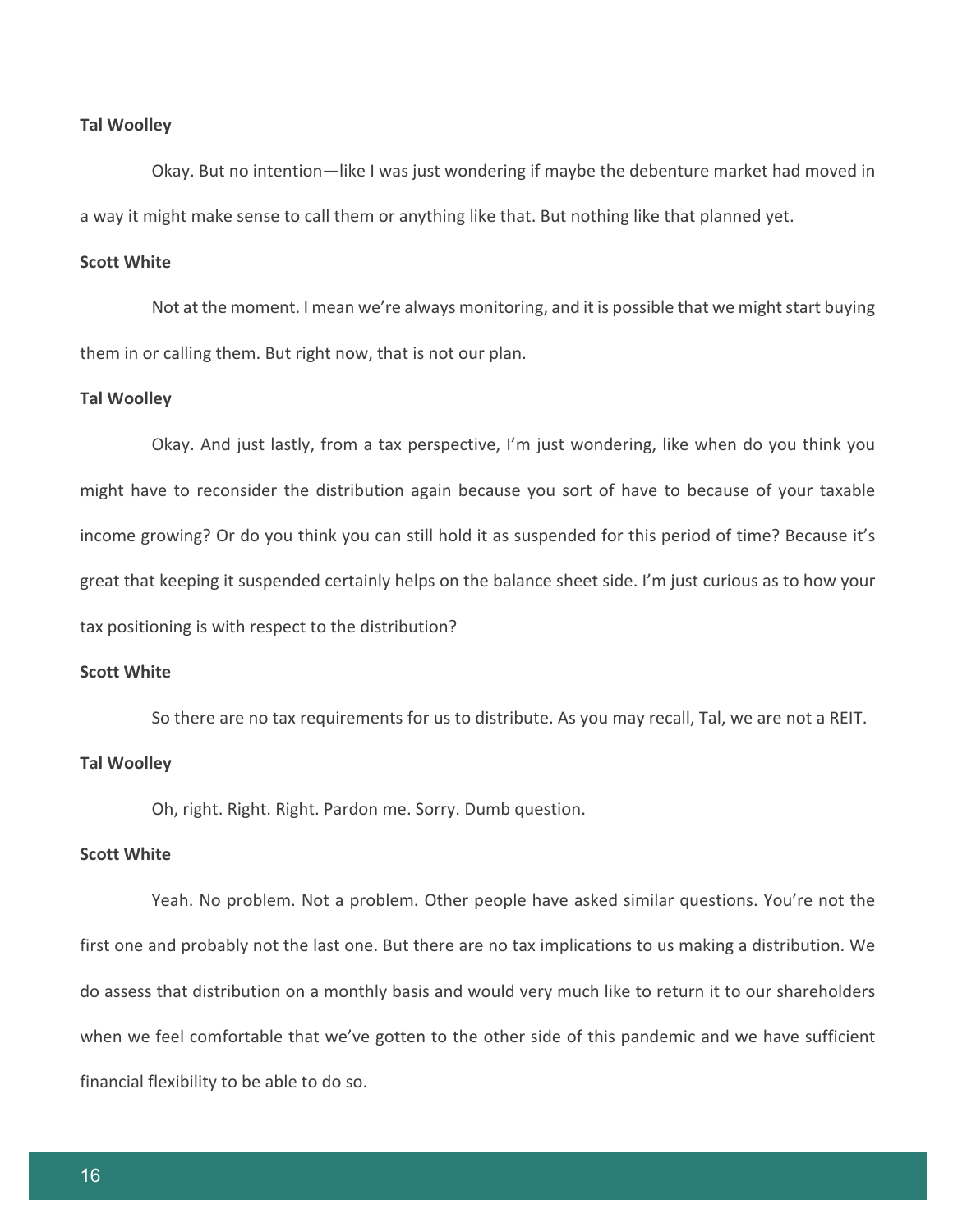#### **Tal Woolley**

Okay. That's great. Thank you very much, Scott. Appreciate it.

# **Scott White**

Thanks so much. Good talking to you, Tal. Be well.

## **Operator**

Our next question comes from the line of Mark Rothschild with Canaccord. Please go ahead. Your line is open.

## **Mark Rothschild** — Canaccord

Thanks, and good morning, everyone. Maybe starting with the property that you bought in Rogers. If you could give some more information on the cap rate you bought at and what was interesting about it. Obviously, with everything that's going on, you're probably not running to do many acquisitions. So I assume there's probably more to it.

# **Adlai Chester**

Yeah. No. This is Adlai. Thanks for that question. We were just north of a seven cap on it. The thing that we liked about the Rogers is we already had seven buildings with Constant Care. This building was 100 percent occupied and stayed that way pretty much through COVID and is at that level again. So it enhanced the overall portfolio with Constant Care, and we continue to really like Constant Care.

So you're exactly right. We're not looking, with our current position, to acquire a bunch of assets right now. But when we see an opportunity to strengthen the portfolio through an acquisition, we're going to try and act on it if we can.

## **Mark Rothschild**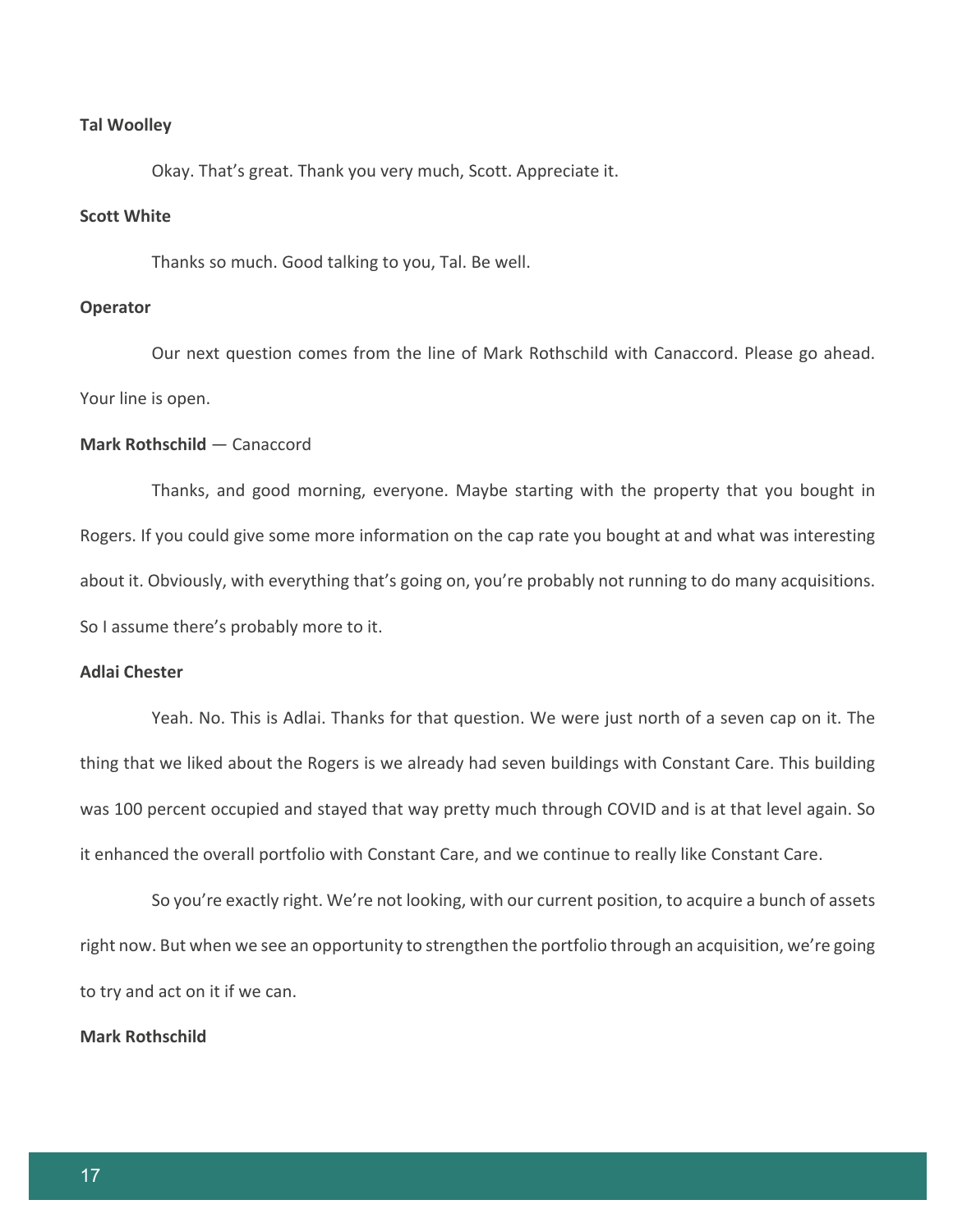Okay. Great. And maybe just with the overall numbers, and if it's in the disclosure, I haven't seen it yet but, how does the NOI or the FFO that is reported differ from maybe actual cash received? Like were there any tenants that—specifically, any tenants, i.e., Symphony, that did not pay a portion of their rent in the quarter? And if so, how would that impact the numbers?

# **Scott White**

Higgs, you want to take that one?

#### **Scott Higgs**

Yeah. Sure. So look, I think we do disclose in there, Mark, in terms of, while we don't disclose, specifically, about individual situations or tenants, there is disclosure in there around loan balances that go to that point. So I guess what I would say, to the extent that we've provided some working capital loans or what have you, that would be captured within that disclosure there. So other than that, like I said, we don't disclose specific information about individual tenants and so forth.

## **Mark Rothschild**

Could you give the overall broad numbers then, if not an individual tenant basis? What would NOI or FFO have to be adjusted to on a cash basis if we back out money that wasn't paid as per leases?

#### **Scott Higgs**

Yeah. So, again, it's a number I can help you offline perhaps, Mark. But it's looking at the change in loan balances year over year and factoring that in. Really, it's how to contemplate that.

## **Mark Rothschild**

It would just seem like—

# **Scott White**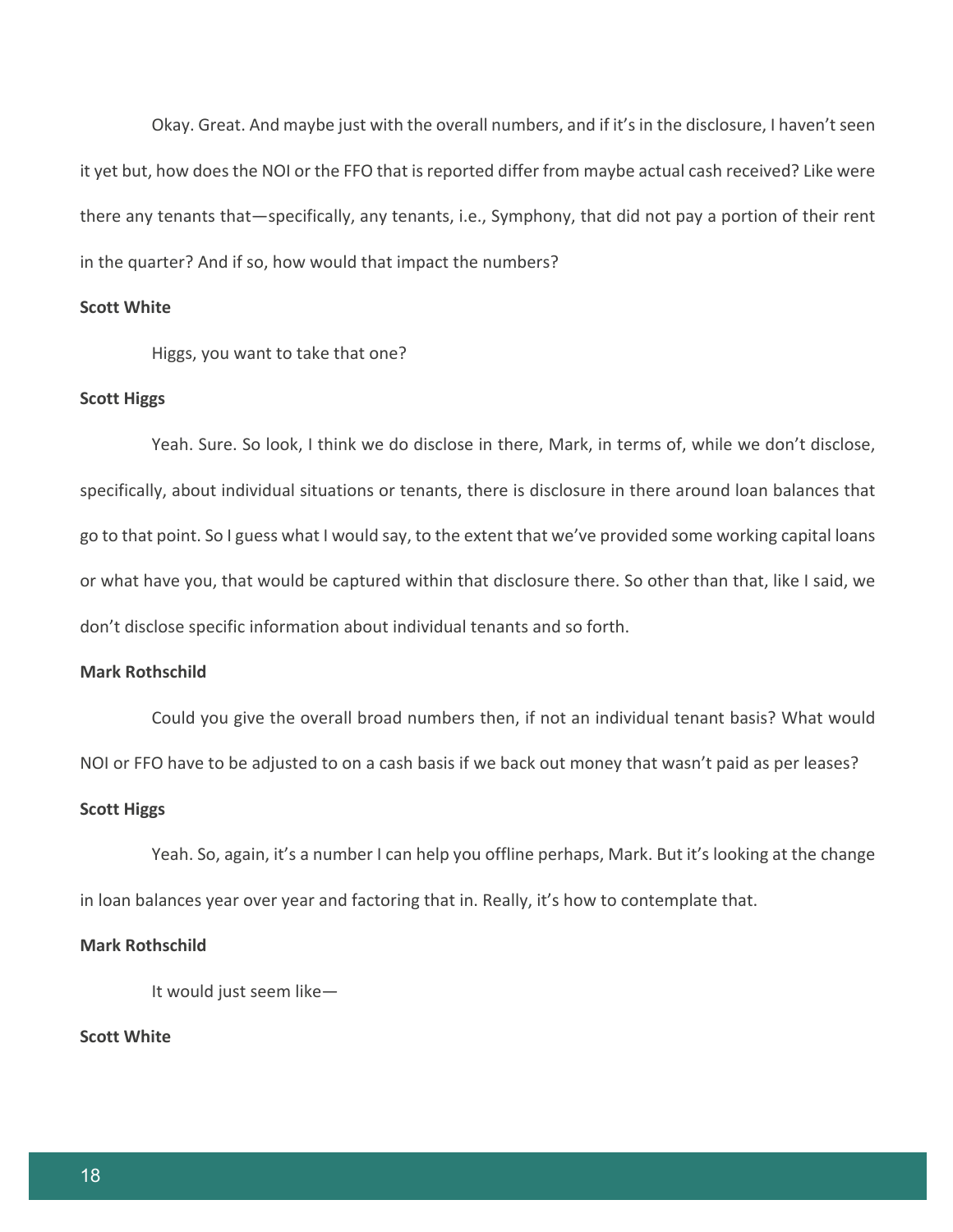And I'd really just look at our—to be honest, I'd look at our AFFO disclosure because our AFFO disclosure really tracks cash flows.

# **Mark Rothschild**

So you're saying that maybe I just didn't see it yet, but the numbers only came out this morning. But so in the AFFO you disclose, it shows exactly what was received in the quarter? And it would back out any contracted rent that wasn't received?

#### **Scott White**

Say that again.

## **Scott Higgs**

No. The AFFO would include balances like, for example, if we provided a working capital loan to an operator for working capital purposes inclusive of any working capital fundings, there are certain stipulations. It's a separate transaction as between a loan program and rent collection. Right? So AFFO captures the rent that we've received, and. But what I was getting at—and apologies for if it's unclear but what I'm getting at is, you can kind of correlate the two as between loans that we've provided, but it is captured in the FFO via cash received from operators. And I was just pointing out that there are loans that we've provided to certain operators for working capital as well.

## **Mark Rothschild**

Right. And I'm just trying to make sure that I get that number. Because if we were to put a cap rate on the NOI reported, that's not the cash, and to the extent—and you guys even said that Symphony leases, for example, will be adjusted, and rent will go down this year.

# **Scott White**

Correct.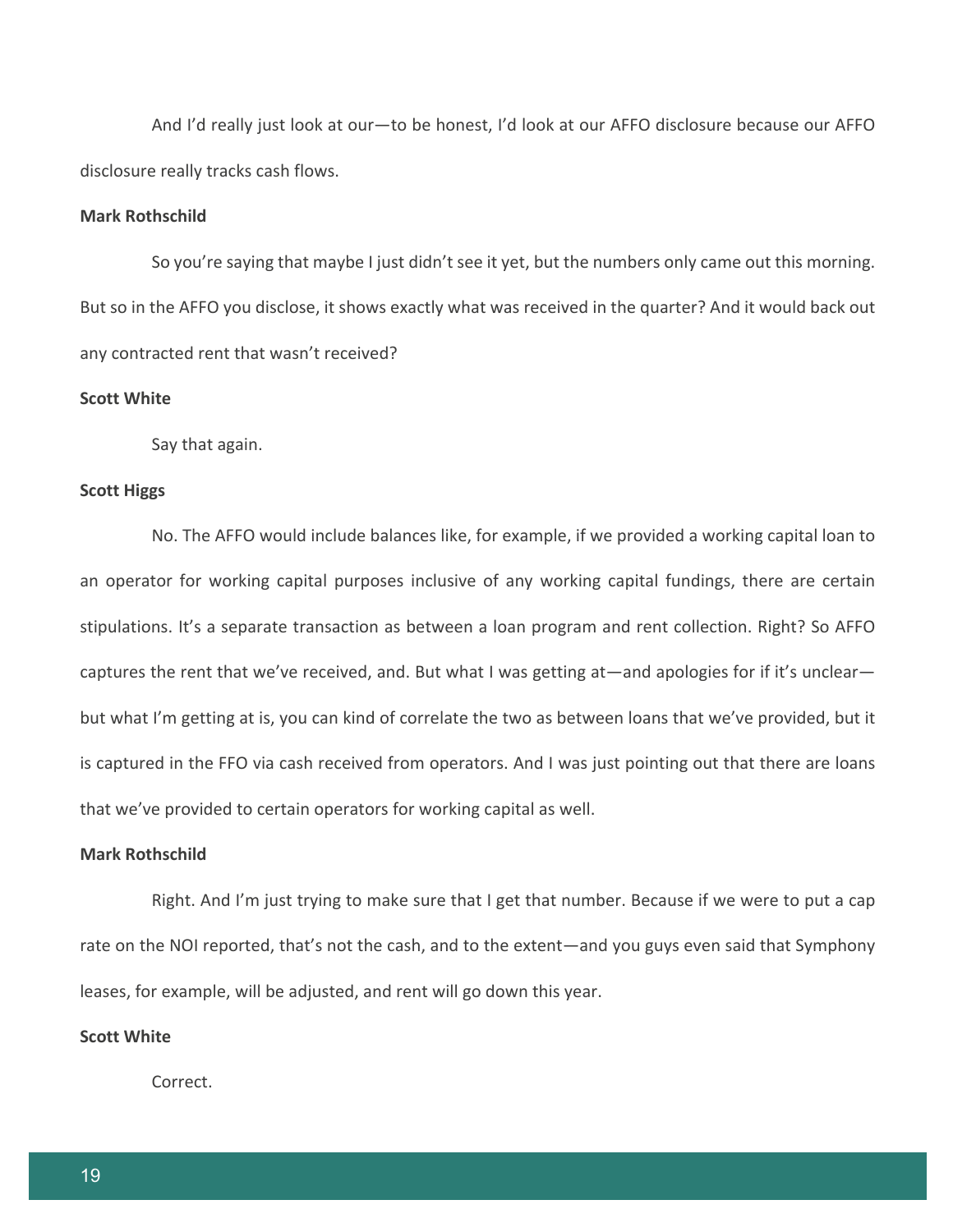## **Mark Rothschild**

Putting a cap rate on the current NOI is not really the right number.

# **Scott White**

Correct.

# **Mark Rothschild**

So is there any way for you to disclose that number? If you want to give it to me offline, that's great, but it's probably valuable—

## **Scott White**

Well, no. Absolutely. We wouldn't give you anything offline that we wouldn't disclose to the public. So I think what Higgs is saying, he can work you through the calculation of everything that we've already disclosed. We're not yet disclosing what the world looks like post the Symphony transaction because it's not final yet, so it would be premature.

We are indicating that we are getting close to finalizing. We're indicating roughly that part of it will be a sale of assets; part of it will be a transfer of operations to another operator; and part of it'll be a restructured lease. And we've acknowledged that it will be a reduction of FFO. In terms of magnitude, we don't want to do that yet until the deal is final. And I'm hopeful in the coming weeks, we'll be in a position to finalize that deal, and as soon as we do, we'll put out a press release.

## **Mark Rothschild**

Okay. And not to belabour with this and I want to pass it on to others, but just to be clear and make sure I understand, if I look at the receivable balance in your financial statements notes, year-end compared to Q3, I will see the difference in what was not paid rent for the quarter?

## **Scott White**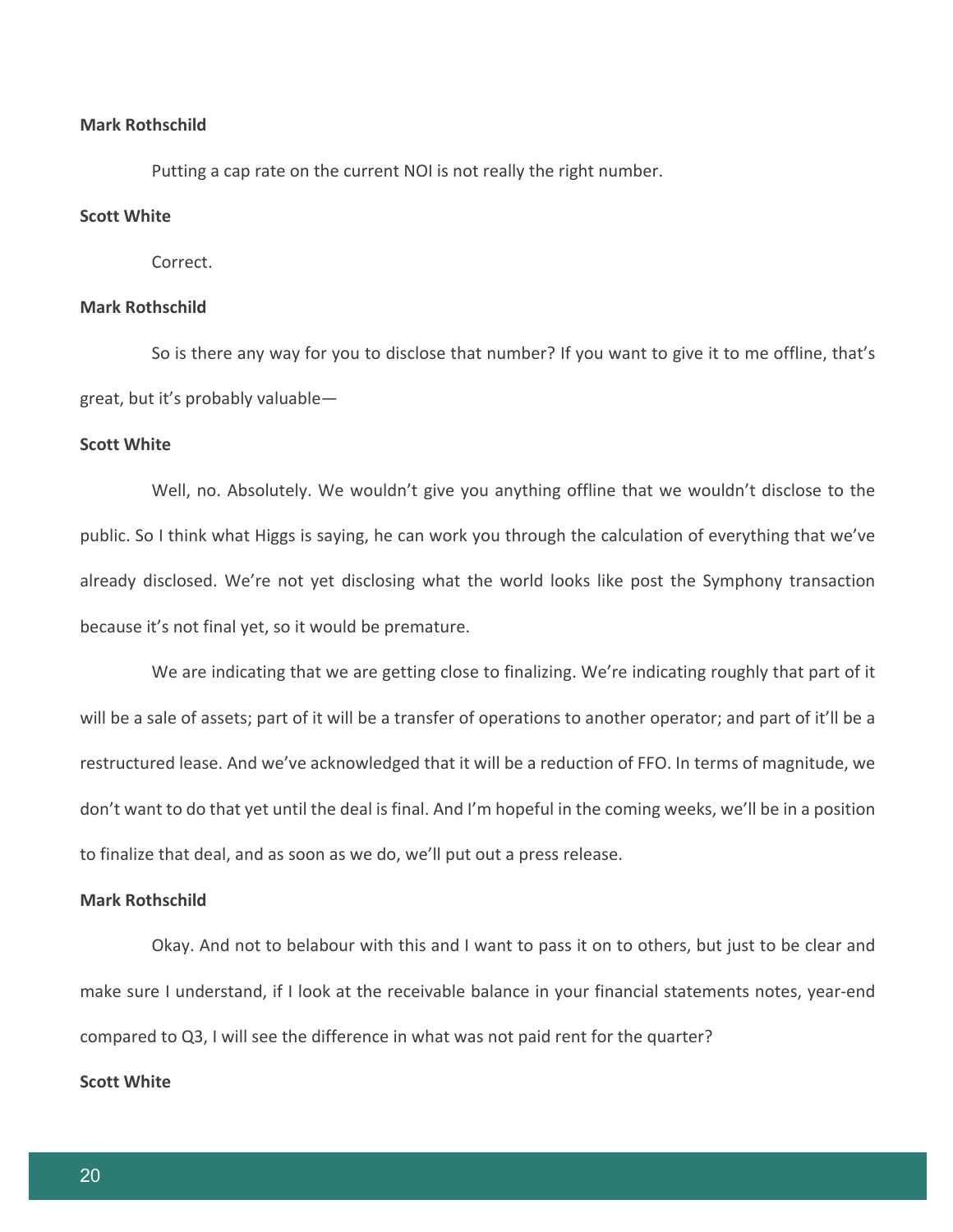Higgs? I believe that's right.

# **Scott Higgs**

Yeah. On a growth basis, that's right.

# **Scott White**

Right. Not operator by operator.

# **Mark Rothschild**

Okay. Thank you.

# **Scott White**

Perfect. Thank you.

## **Operator**

Our next question comes from the line of Jenny Ma with BMO Capital Markets. Please go ahead.

Your line is open.

**Jenny Ma** — BMO Capital Markets

Thanks and good morning.

# **Scott White**

Good morning, Jenny.

# **Adlai Chester**

Good morning.

## **Jenny Ma**

Morning. I'm wondering with the sort of increase in operating expenses associated with COVID,

so things like staffing and PPE, when you look through the most acute impact of the pandemic, how much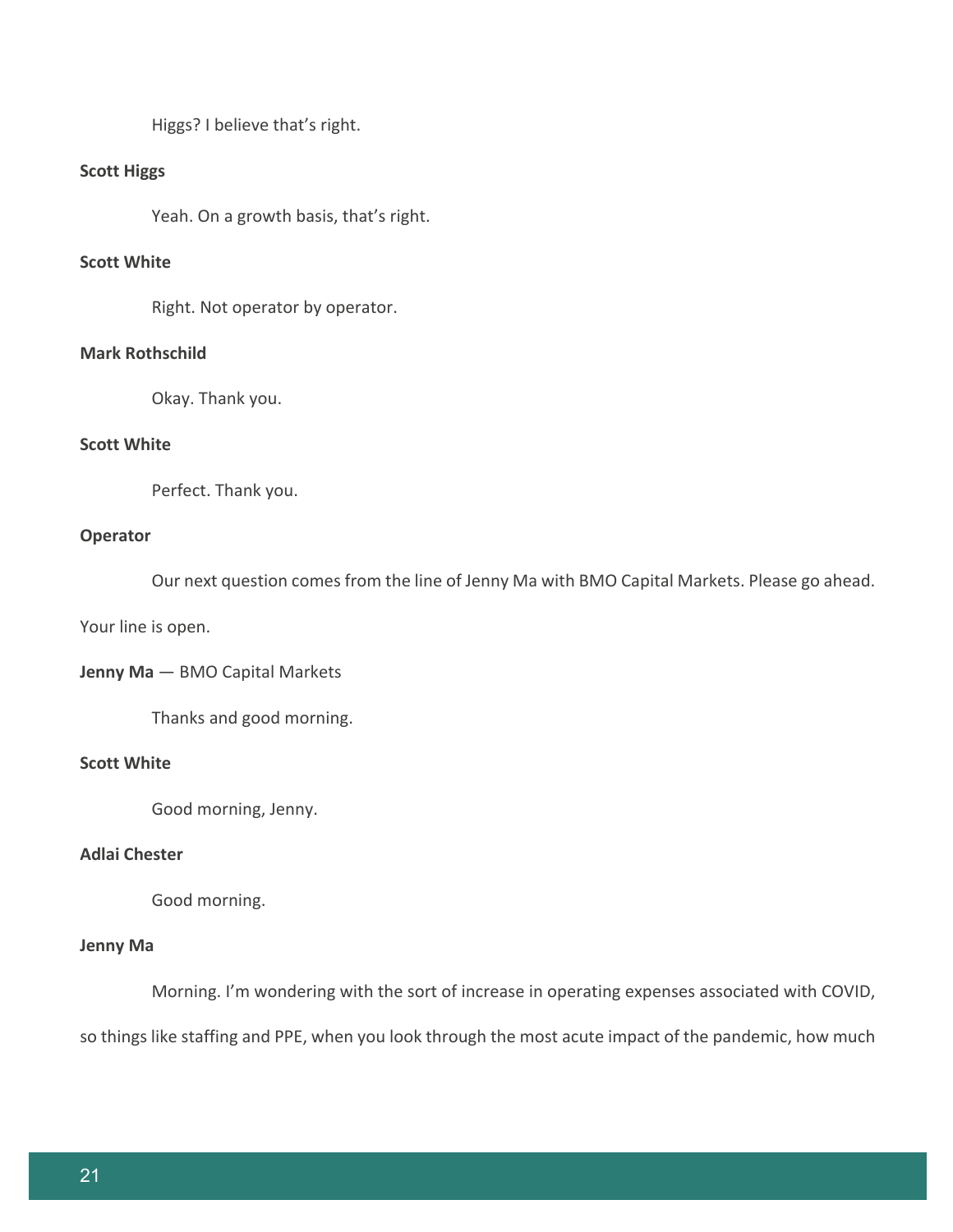of that increase in cost do you expect to stick because there's just going to be a change in how properties are operated and sort of increased, I guess, precautionary measures and those sorts of things.

# **Scott White**

So, hey. It's Scott. I'll take that. I think it is difficult to predict that right now. There is no doubt there will be enhanced costs associated with infectious disease control, which I consider to be a very positive thing for the industry. What I think will be more rational is there was a short period of time—I'm not sure how long I'd define that, whether it was two, three, four months—where there was excessive costs associated with a supply-demand imbalance.

So, for example, as you brought up PPE, will there be enhanced PPE over time? I actually think so. I think that you will continue to see, as we think about things like flu season and we think about other infectious diseases that our facilities need to manage, I think that's going to continue. But what I think will change is, you're not going to be paying 10 times, or we saw in some cases even more than that, the normal cost for things like masks or gloves or so on and so forth. But there's no doubt, Jenny, there will be enhanced costs as time continues associated with incremental infectious disease control.

#### **Jenny Ma**

So would you say in Q4 that the costs are more or less normalized as opposed to the inflated costs we saw earlier last year?

## **Scott White**

Yeah. I think that's right. Yes. I think that's right.

Also, the other thing that's important as we think about enhanced costs, like so many other times in our industry, operators adjusted and found ways to be more efficient, whether it was through staffing, whether it was through operating procedures. So while on the one hand I think there were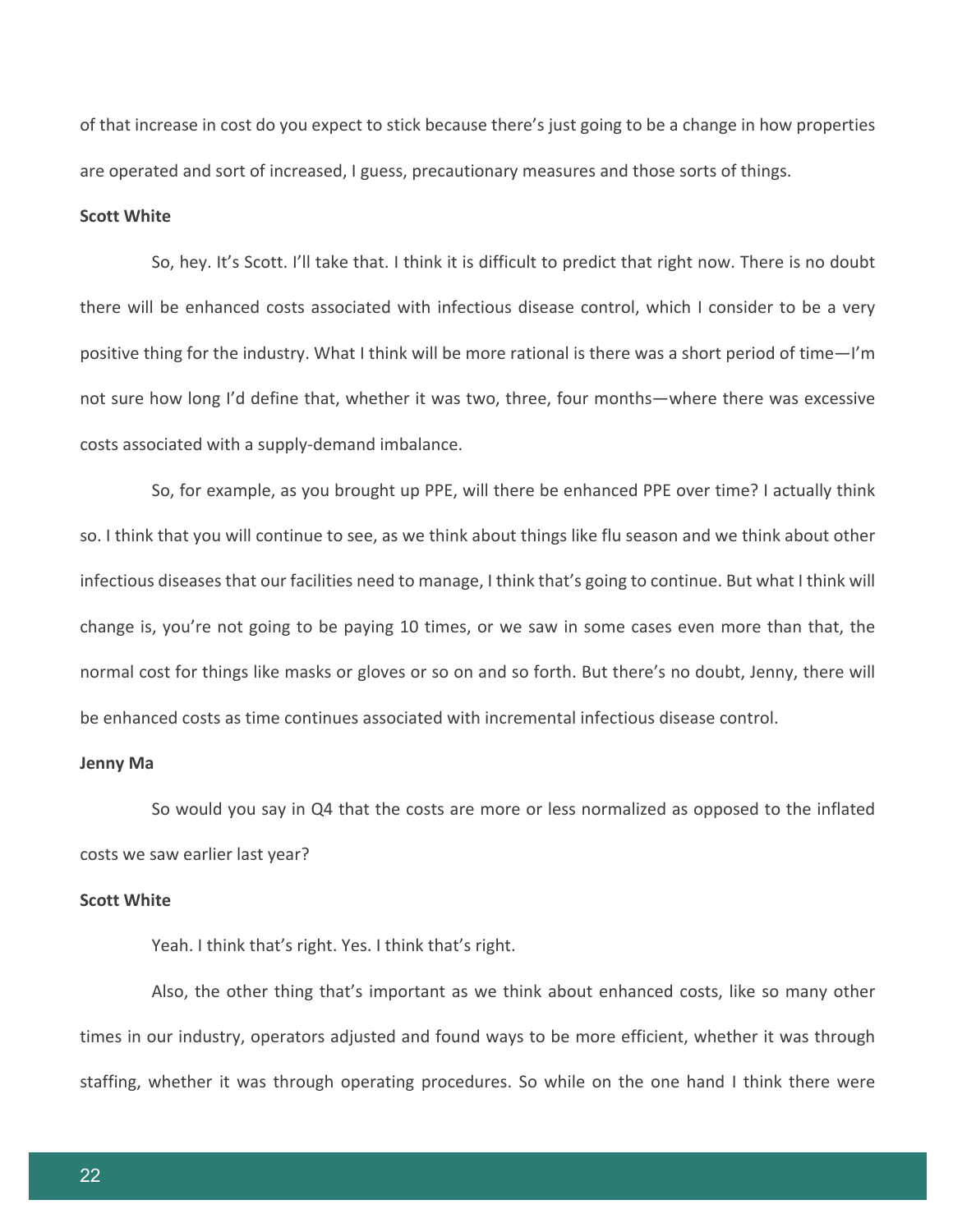enhanced costs associated with masks and gloves and labour costs—let's not forget about labour costs, which is really a big part of this when you're at the depths of this—the industry really struggled to both recruit and retain staff. They were, quite frankly, just afraid or had other conflicting responsibilities.

However, we did see a lot of our operators find ways to become more efficient that I think will have a positive impact. There's no doubt there will be an incremental cost associated with it, but I'm optimistic that we'll see greater levels of efficiency going forward.

#### **Jenny Ma**

Okay. But the net-net, it'll be an increase in operating costs over—

## **Scott White**

I believe so. Yes. I do believe so.

## **Jenny Ma**

Okay. Okay. And then going back to the dividend. Maybe it's early days, but I'm wondering, between management and the board, what are the signals or the metrics that you're monitoring when you are doing your monthly evaluations as to whether or not you plan to reinstate the dividend? And also, by how much?

#### **Scott White**

Yeah. So it's pretty simply cash flows in and obligations coming due. It's really as simple as that. The harder part is trying to figure out exactly what those cash flows coming in will be on a forward basis. We model out for the next 36 months. So we have some semblance of here's what we think the world will look like.

But, and you may have even seen today, one of our large competitors put out a note about inability to collect rent, replacing operators, you should check the US competitive universe. This is an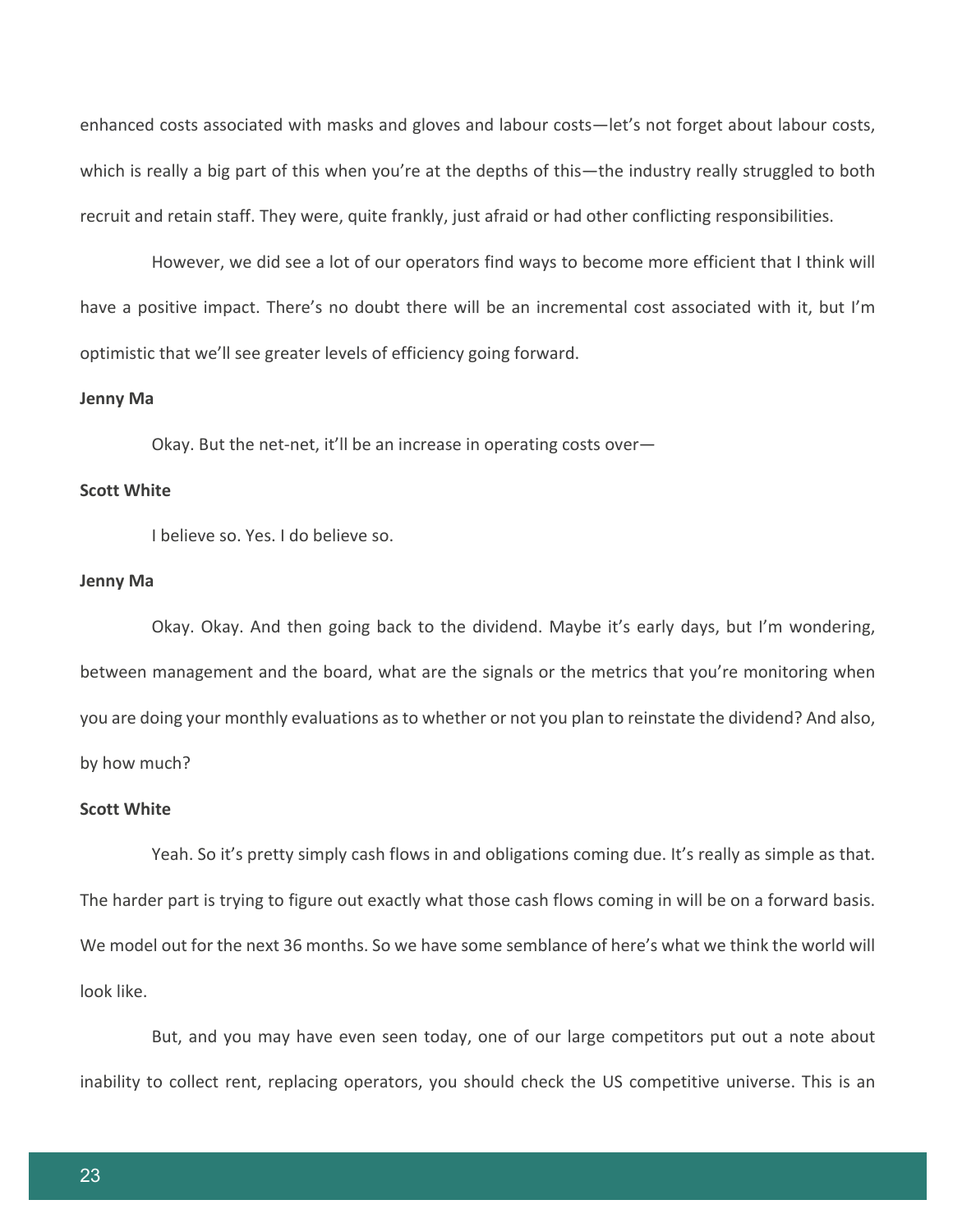ongoing, developing—choose the word—I want to say saga. While we think we've put the worst of it behind us in terms of occupancy declines, it's not going to come back overnight.

And I caution everyone that the vaccine is massively helpful in returning this industry to some level of normalcy, but it's not going to happen overnight. There's going to be some lag period where you're going to take some time on occupancy regains. Then there'll be a question of, will there be any pressure on rates while you're building occupancy?

Look. I do fundamentally believe that the demographics are in our favour, and over time you project out years from now, there's no doubt that the demand will exceed the supply. And one of the net benefits is that I think supply is going to slow down considerably, particularly on the seniors housing side. You're really going to slow down new development, which will help with absorption.

With all that said, Jenny, it's not going to happen in March, and it's not going to happen in April, and it's not going to happen in May. And I want to be careful how far out I go on this spectrum because I'm optimistic that it's going to start happening soon. But it really is in the best interest of the Company and in the shareholders' best interests that we make sure that the model is stable, that the cash flows are sustainable before we start distributing out.

Once the cash leaves the enterprise it doesn't come back. The worst thing that I can do is distribute income that I need later on. The best thing I could do right now, which is exactly what we are doing, and hopefully investors understand it, is accumulating cash. And if we get to some period of time later in the year where we're like, wow, we've really sat on too much cash, we better get this out to shareholders, then I'd consider that a win and maybe we were overly conservative. But that's the path that we're focused on right now.

#### **Jenny Ma**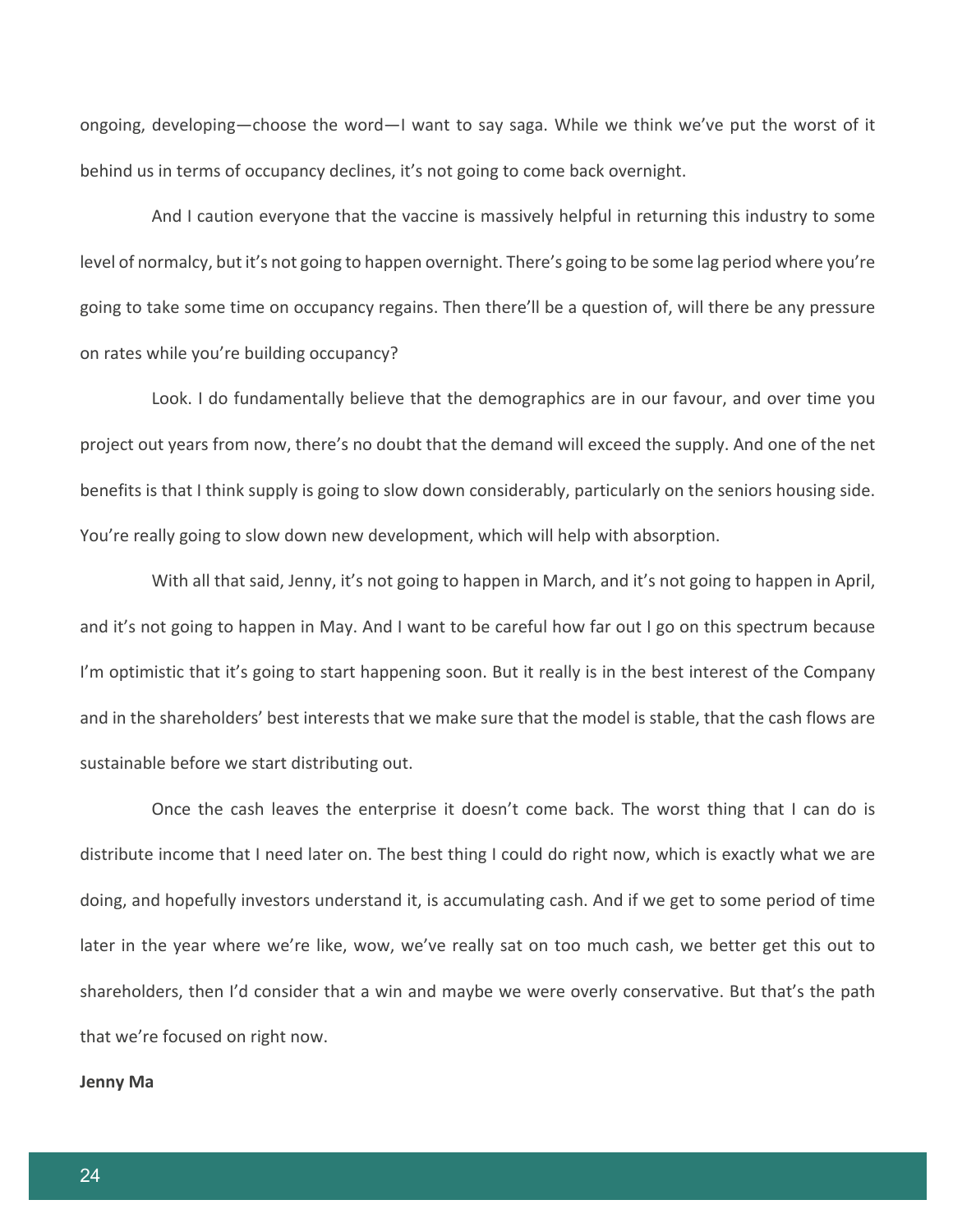So I guess it's fair to say that all of us are going to see a return to normal life well before we see a reinstatement of the dividend.

# **Scott White**

I think it depends on how you define a return to normal life. I really do. If you're suggesting we will all return to pre-pandemic life before return to the dividend, I'm not sure I would say that. I'm not sure I would say that. I think, just like I talk about our industry, I think it's a long way to go for society to return to full pre-pandemic life. I really do.

## **Jenny Ma**

Okay. That's fair. Now when you think about use of capital, then, how would you balance reinstating the dividend versus buying back stock? I mean, I guess—

## **Scott White**

So, right—

## **Jenny Ma**

—that depends where the stock ends up being.

# **Scott White**

Right.

# **Jenny Ma**

But how do you balance those two priorities?

## **Scott White**

Yeah. So right now, I'm not balancing them at all because right now I'm balancing cash flow, and our top priority is stabilizing the platform, making sure our operators have long-term sustainable operating plans and that they're financially stable to deliver.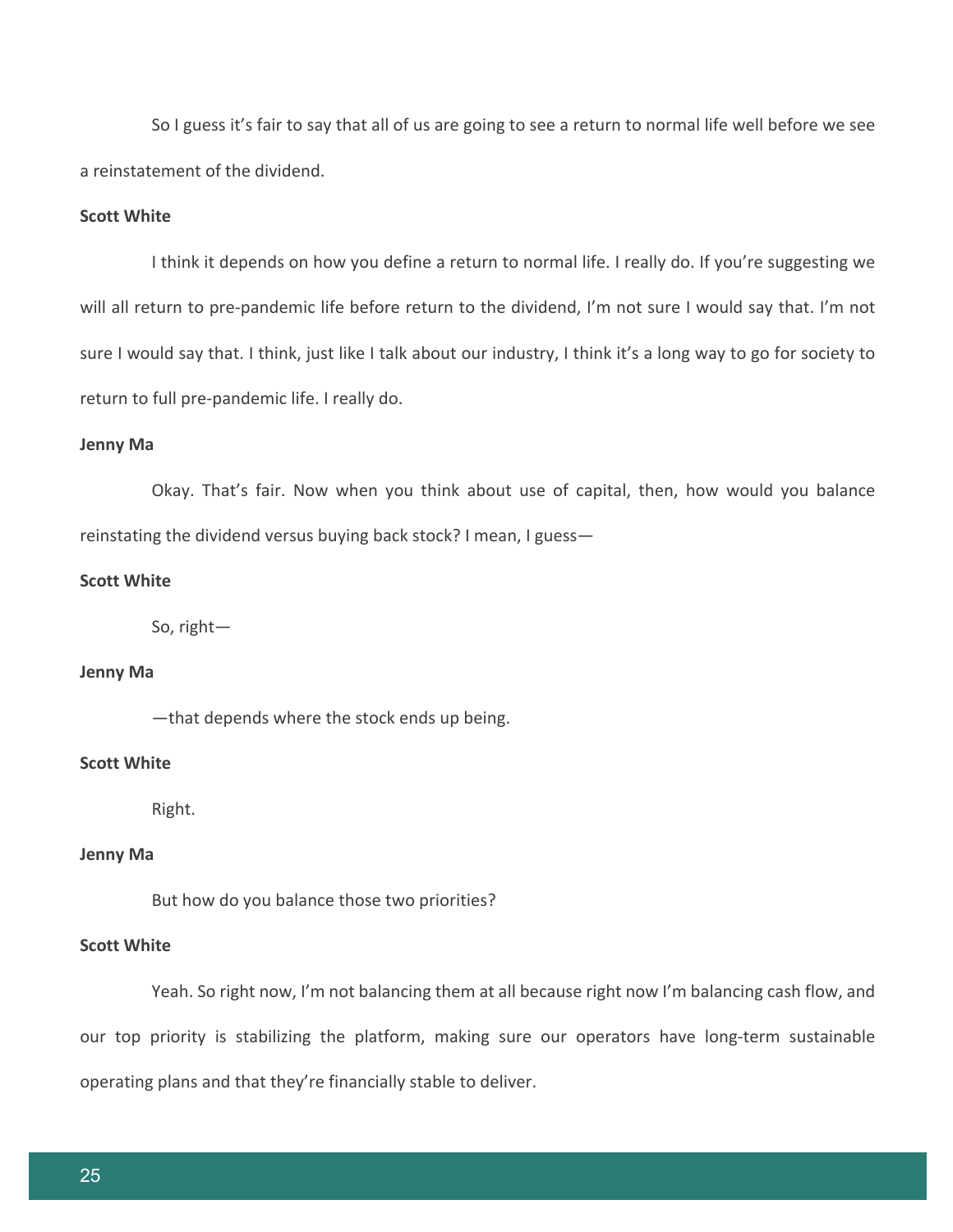And deleveraging. We've been very clear and I will emphasize that right now. We are going to continue to delever, as Tal focused on earlier in the call. We have \$10 million of debt coming due to Magnetar in June or July, if I remember correctly. We have a convert coming due early next year and then a subsequent convert coming due in 2023. Those are our top priorities right now. And any excess cash that we have away from that we will use selectively to delever other parts of our balance sheet.

Once we feel like we're comfortably delevered and that we have vision and sustainability of cash flows and our operators are in a strong position, then we'll weigh, as you ask, the return of the dividend versus the share buyback. I'm not sure they're mutually exclusive. I think that both tools are helpful to us.

On the share buyback side, given our volume and given the constraints around how much we could actually buy back, I don't think that'll be a massive use of cash, just practically speaking, but it certainly is a tool that we can and will use to enhance shareholder value.

#### **Jenny Ma**

Okay. Great. I guess we'll cross that bridge when we get there. With regards to sort of more details on the SymCare transaction, if I heard you correctly, we should be expecting something in the coming weeks? So sort of at the end of March or early April? Is that fair to say?

#### **Scott White**

Yeah. It's hard. No. I don't want to make it that—I'm hopeful. So let me say that loud with a capital H. I'm hopeful. But I also want to be realistic. And if I say end of March or early April, then I know, Jenny, you're going to call me on April 6th and say, we just passed over early April into mid-April, what's up. So I don't want to put a fine line on it. And I was very deliberate in my remarks not to say this quarter, this month, the next three, six months. I'm hopeful, shortly. We are working on it. All parties are aligned to resolve it as quickly as possible. And as soon as we resolve it.